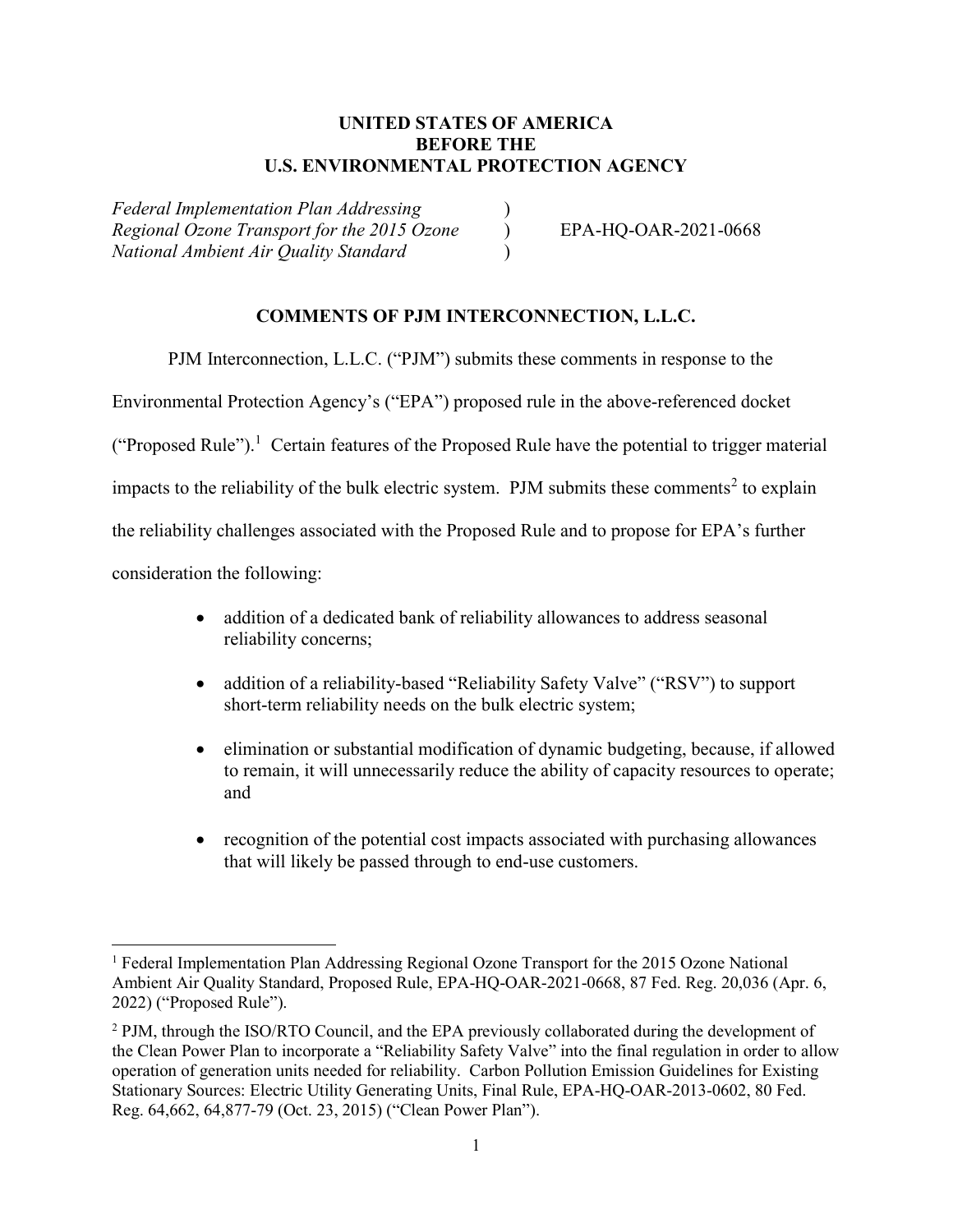PJM believes that the proposals described herein will help manage and mitigate those risks. PJM's main objective, as set forth in its mission statement, is to "ensure the safety, reliability and security of the bulk electric power system." These comments align with our mission and objectives and have been prepared keeping in mind the legal requirements and court directives that govern EPA's development and administration of this aspect of the Cross-State Air Pollution Rule ("CSAPR").

### I. COMMENTS

 PJM is a federally regulated region transmission organization ("RTO") serving 65 million customers in an area spanning all or portions of Illinois, Indiana, Michigan, Kentucky, Tennessee, Ohio, West Virginia, North Carolina, Virginia, Maryland, Delaware, Pennsylvania, New Jersey, and the District of Columbia. PJM delivers power from the high-voltage transmission grid to local distribution utilities, who then are responsible for delivery to end-use customers. The following figure shows PJM's service territory.



 PJM is an independent entity, separate from the companies that own electric generation and transmission facilities and has been authorized by the Federal Energy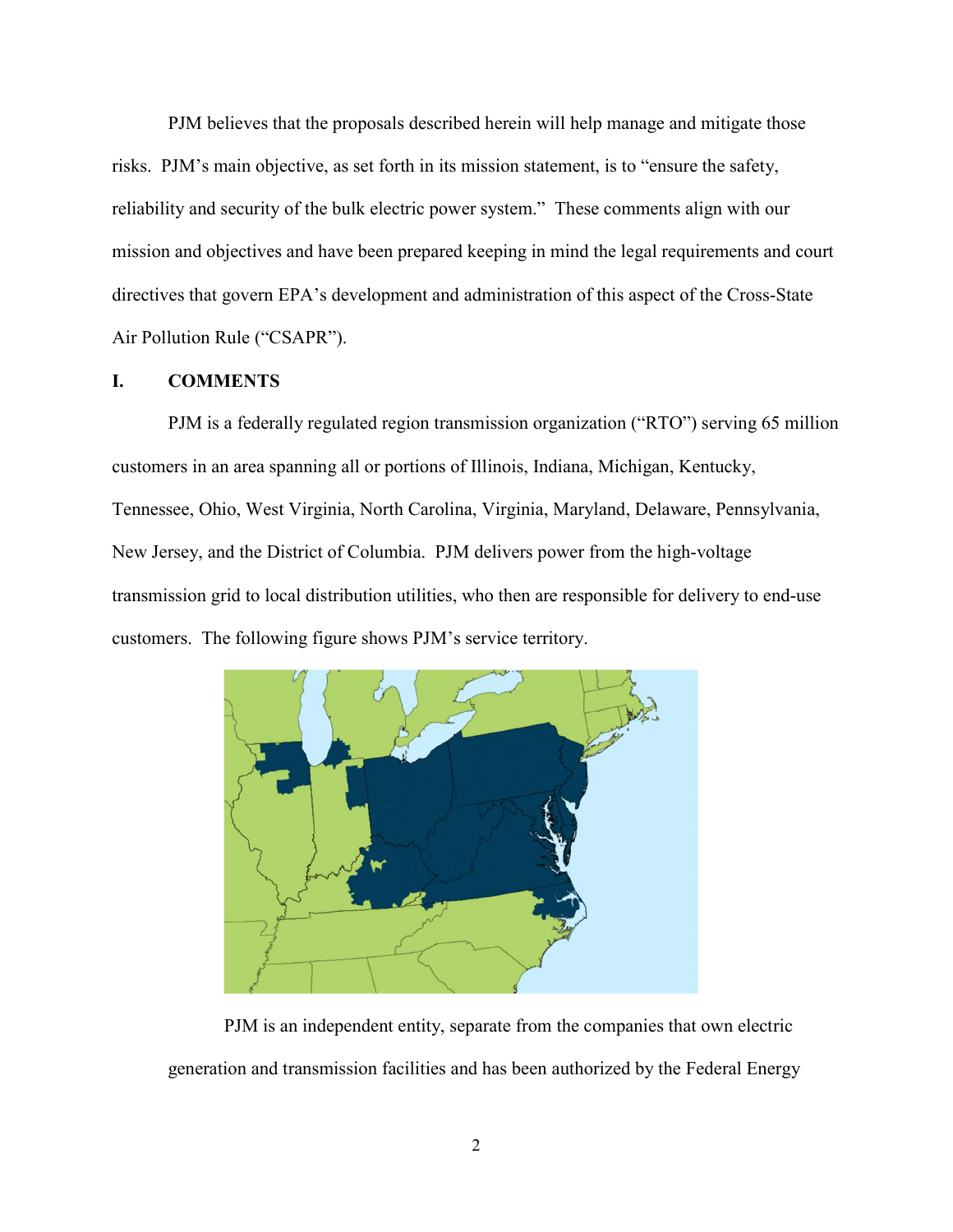Regulatory Commission ("FERC") to provide transmission service and otherwise administer the bulk electric system in its region. As relevant here, FERC requires PJM to work with its member companies to ensure reliable and efficient delivery of electricity to those it serves.

## a. Ensuring the Reliable Operation of the Bulk Electric System, in Accordance With Applicable Reliability Standards, is PJM's Top Priority

Pursuant to legislative and regulatory directives, PJM is charged with ensuring the reliability of the bulk electric system in its respective footprint. In performing these functions, PJM must comply with federally-approved reliability standards promulgated by the North American Electric Reliability Corporation ("NERC") and the applicable Regional Entity.

# 1. PJM's Responsibilities as an RTO

FERC Order No. 2000 sets forth the specific characteristics and functional responsibilities of an RTO. These include:

- Short-term Reliability
- Operational Authority
- Planning and Expansion
- Congestion Management; and
- $\bullet$  Interregional Coordination.<sup>3</sup>

In order to be recognized as an RTO, FERC requires that the governance structure of the entity so requesting be entirely independent of asset owners and operators. Consistent with its RTO designation,<sup>4</sup> PJM's Board of Managers ("Board") is entirely independent of its market

<sup>&</sup>lt;sup>3</sup> Regional Transmission Organizations, Order No. 2000, FERC Stats. & Regs. [ 31,089 (1999), order on reh'g, Order No. 2000-A, FERC Stats. & Regs. ¶ 31,092 (2000), aff'd sub nom. Pub. Util. Dist. No. 1 of Snohomish County, Washington v. FERC, 272 F.3d 607 (D.C. Cir. 2001) ("FERC Order No. 2000").  $^{4}$  PJM received RTO designation by FERC in 2001. See PJM Interconnection, L.L.C., et al., 96 FERC  $\P$ 61,061 (2001).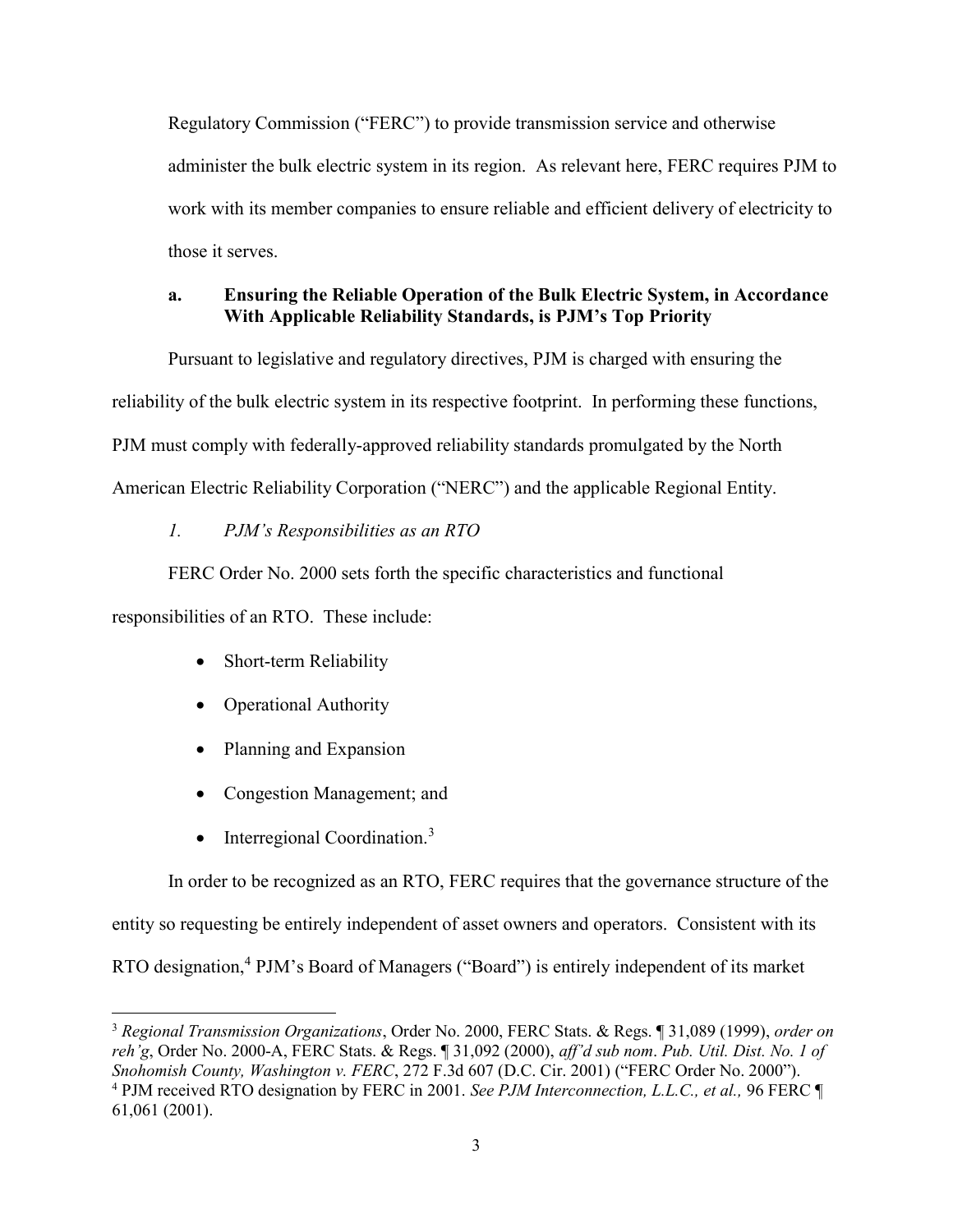participants. As memorialized in PJM's governing documents such as the Operating Agreement, the Board's responsibility is to:

- Ensure reliable operation of the grid;
- Promote robust competitive wholesale markets; and
- Avoid undue influence by any market participant or group of market participants.
- 2. PJM's Limited Authority Over Generation

Consistent with its duties as an RTO, PJM has registered with the North American Electric Reliability Corporation ("NERC") as, among other categories, the balancing authority and reliability coordinator for its 13-state footprint. In this role, PJM can direct actions to ensure that the generating units within its footprint are operated in a manner which meets approved reliability standards. However, it should be noted that the generators in PJM's footprint have largely been deregulated at the wholesale level as a result of FERC rulemakings and orders. Although PJM can direct certain actions be taken by generators to avert emergencies, it should be noted that PJM cannot direct the construction or operation of particular generating units nor require upgrades to those generation units.

As a result, the PJM Tariff currently requires only 90 days' notice of a generating unit's plan to retire prior to that unit formally retiring. Within 30 days of the receipt of a generator's notice of deactivation, PJM must inform the generator whether deactivating the generating unit would adversely affect the reliability of the transmission system. Regardless of whether deactivating the generating unit would adversely affect the reliability of the transmission system, the generator may deactivate its generating unit, subject to the notice requirements in the PJM Tariff.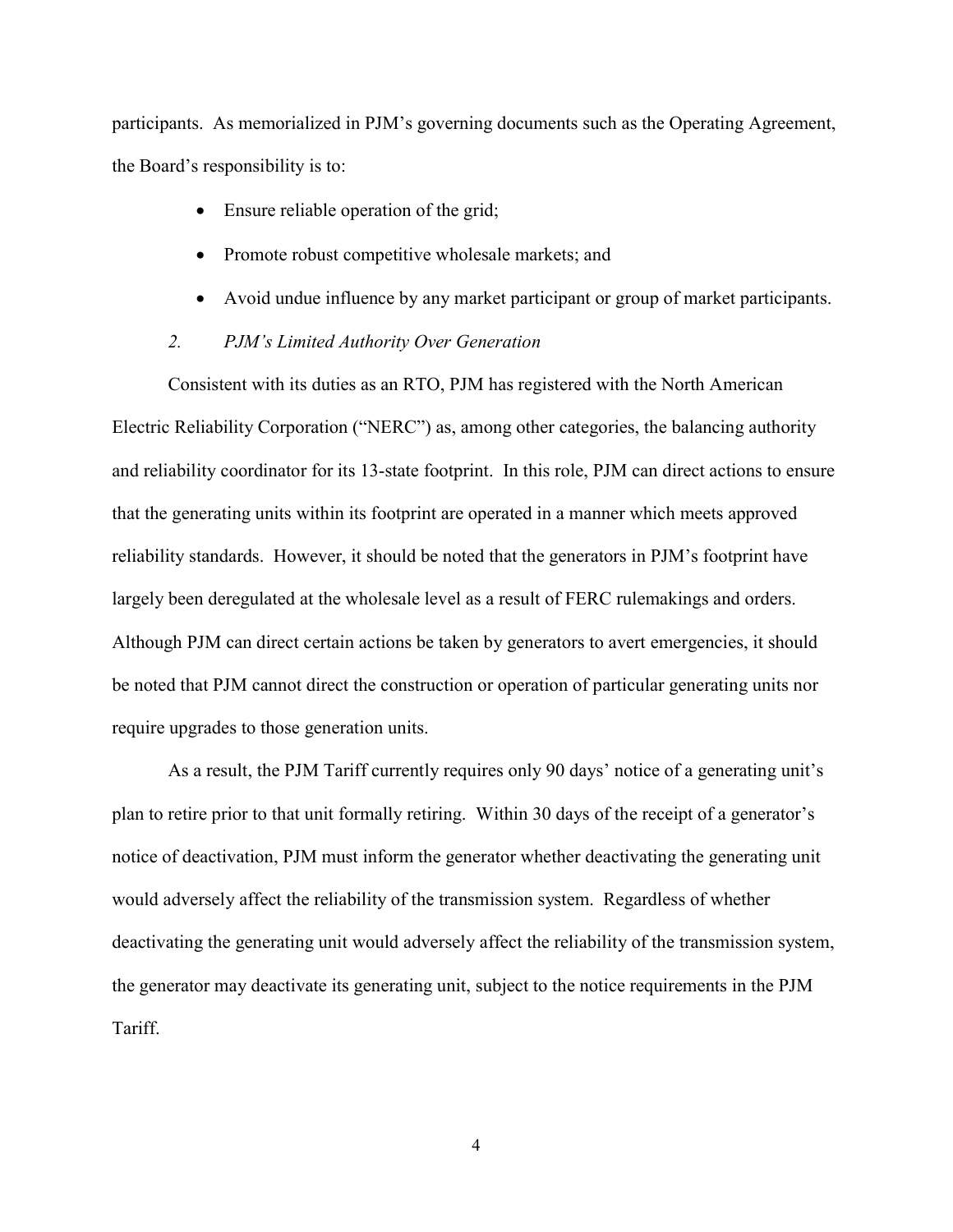#### 3. Reliability Concepts

Both NERC reliability standards, and the local reliability criteria, are intended to evaluate and ensure preservation of the electric reliability of the transmission system. As used by industry experts, the terms "electric reliability" or "reliability" refer to the delivery of electricity to customers in the amounts desired and within acceptable standards for frequency, duration and magnitude of outages and other adverse conditions or events. According to NERC, the industry has often defined "reliability" with two concepts: system security and resource adequacy.

#### 4. Attributes of System Security

System security, as it relates to reliability, is defined as the ability of the electric system to withstand sudden disturbances such as electric short circuit or unanticipated loss of some system component such as a line, transformer, or generating unit. The notion of system security comprises two elements: 1) transmission security; and 2) maintenance of sufficient ancillary services. Transmission security ensures that all transmission assets do not exceed their designed maximum loadings and that designated voltage levels are maintained in actual operation or in the case of a contingency. Generation contributes to system security through 1) changes in the amount of generation that is dispatched to produce energy in real-time to meet load while respecting the physical limitations of the transmission system, and through 2) the provision of ancillary services that support the transmission of energy from generation to load while maintaining reliable operation of the transmission system. Ancillary services such as reactive power are necessary to maintain transmission system voltages within acceptable ranges. Other ancillary services such as regulation, frequency response, and black start also help with overall system security.

> • Inertia and Frequency Response: the frequency of alternating current on the transmission system (scheduled to 60 Hertz in the US) is a key indicator of the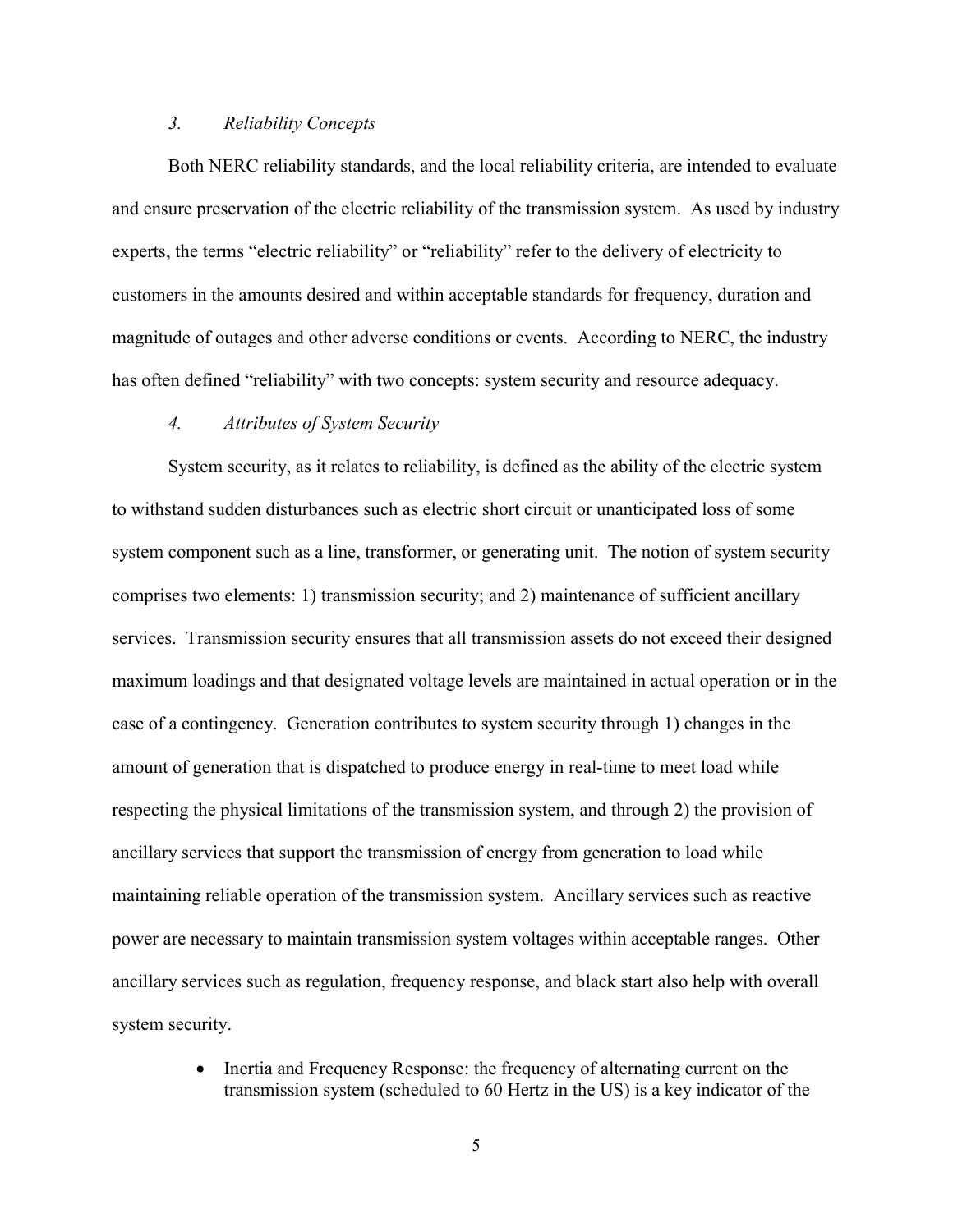system's health and stability. It is impacted by any imbalance between load and generation, such as that which happens when turning on lights or when a generator trips offline. Frequency deviates upward when generation exceeds demand, and deviates downward when generation is insufficient. Frequency response is provided and maintained by inertia (from the rotating mass of synchronous, mainly thermal, generators), primary response, and secondary response.<sup>5</sup>

- Reactive Capability: system voltage is another key indicator of the system's health and stability. Voltage on an electric line is similar to water pressure in a hose—it is needed to ensure sufficient flow. If voltages drop too severely, the low voltages can cascade through the system to lead to a localized or widespread blackout. If voltages get too high, it can cause failure or permanent damage to system equipment. Voltage control is a resource's ability to either inject or absorb "reactive power" to maintain or restore system voltage to prescribed levels following a disturbance. Reactive power (measured in Mega VARs) cannot be easily transmitted over long distances like real power (measured in megawatts), and therefore requires resources used for voltage control to be located in close proximity to consumers or areas where voltage regulation is challenging.<sup>6</sup>
- Fuel Assurance: the availability of a generation resource is a measure of its ability to perform when needed by system operators. For thermal generation, it considers the probability that a resource will be on a forced (unanticipated) outage when needed, due to equipment failures, inability to secure fuel, or other reasons. Availability for intermittent resources is based on their expected ability to perform when needed during peak periods of demand, a main factor being the availability of wind or sun. Generally, resources with higher availability reduce uncertainty and provide a greater reliability value than those with poor availability.<sup>7</sup>
- Black Start: this capability is a reliability attribute provided by units that have the ability to start up and deliver electricity to the power grid without an outside source of power. These units are used for system restoration by helping to reenergize the grid following the unlikely event of a widespread outage or blackout.<sup>8</sup>

 $\overline{a}$ 

<sup>&</sup>lt;sup>5</sup> Reliability in PJM: Today and Tomorrow, PJM Interconnection, L.L.C. Whitepaper at 4 (Mar. 11, 2012), available at https://pjm.com/-/media/library/reports-notices/special-reports/2021/20210311 reliability-in-pjm-today-and-tomorrow.ashx ("Reliability in PJM").

<sup>6</sup> Reliability in PJM at 5.

<sup>7</sup> Reliability in PJM at 6.

<sup>8</sup> Reliability in PJM at 6.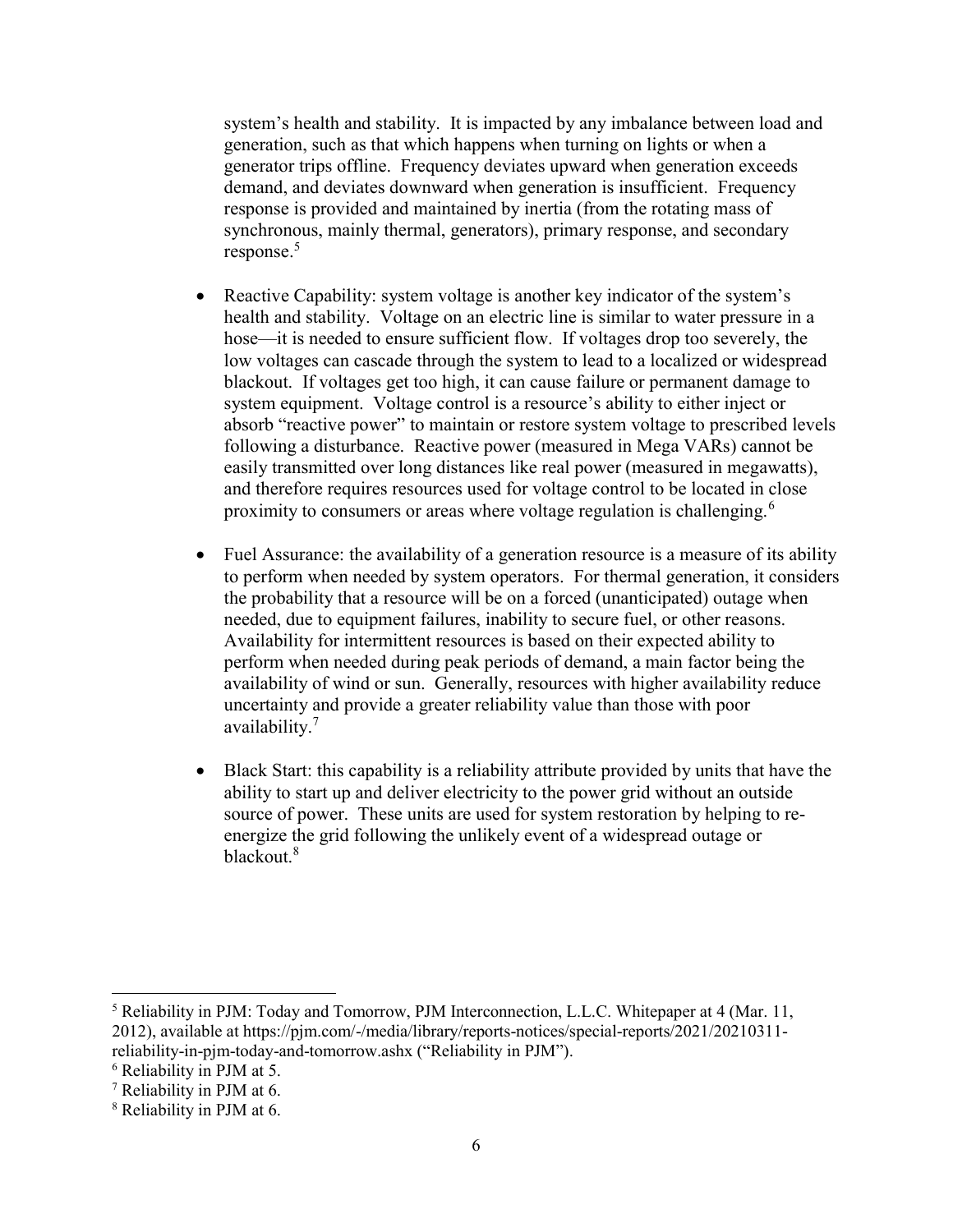### 5. Attributes of Resource Adequacy

Resource adequacy is the ability of the electric system to supply the aggregate energy requirements of electricity consumers at all times, taking into account scheduled and reasonably expected unscheduled outages of generation and transmission facilities. To achieve the goal of resource adequacy, PJM maintains an installed reserve margin in excess of the forecasted peak load that achieves a loss of load expectation of 1 day in 10 years. This loss of load expectation standard is consistent with that prescribed in the ReliabilityFirst Corporation ("RFC") standard for planning resource adequacy.<sup>9</sup>

# b. PJM Uses Various Market-Based and Non-Market Mechanisms to Ensure the Reliable Operation of the Bulk Electric System: Capacity Market, Energy Market, and Other Emergency Measures.

# 1. Capacity Market

PJM addresses long-term reliability and resource adequacy through its capacity market, which is called the Reliability Pricing Model. Each PJM member that provides electricity to consumers must acquire enough power supply resources to meet demand not only for today and tomorrow but for the future. Members secure these capacity resources for future energy needs through the capacity market. The capacity market ensures long-term grid reliability by procuring the appropriate amount of power supply resources needed to meet predicted energy demand three years in the future. By matching generation with future demand, the capacity market creates long-term price signals to attract needed investments to ensure adequate power supplies. This exchange provides consumers with an assurance of reliable power in the future, while capacity resources receive a dependable flow of income to help maintain their existing capability, attract

<sup>&</sup>lt;sup>9</sup> RFC Standard BAL-502-RF-03: Planning Resource Adequacy Analysis, Assessment and Documentation.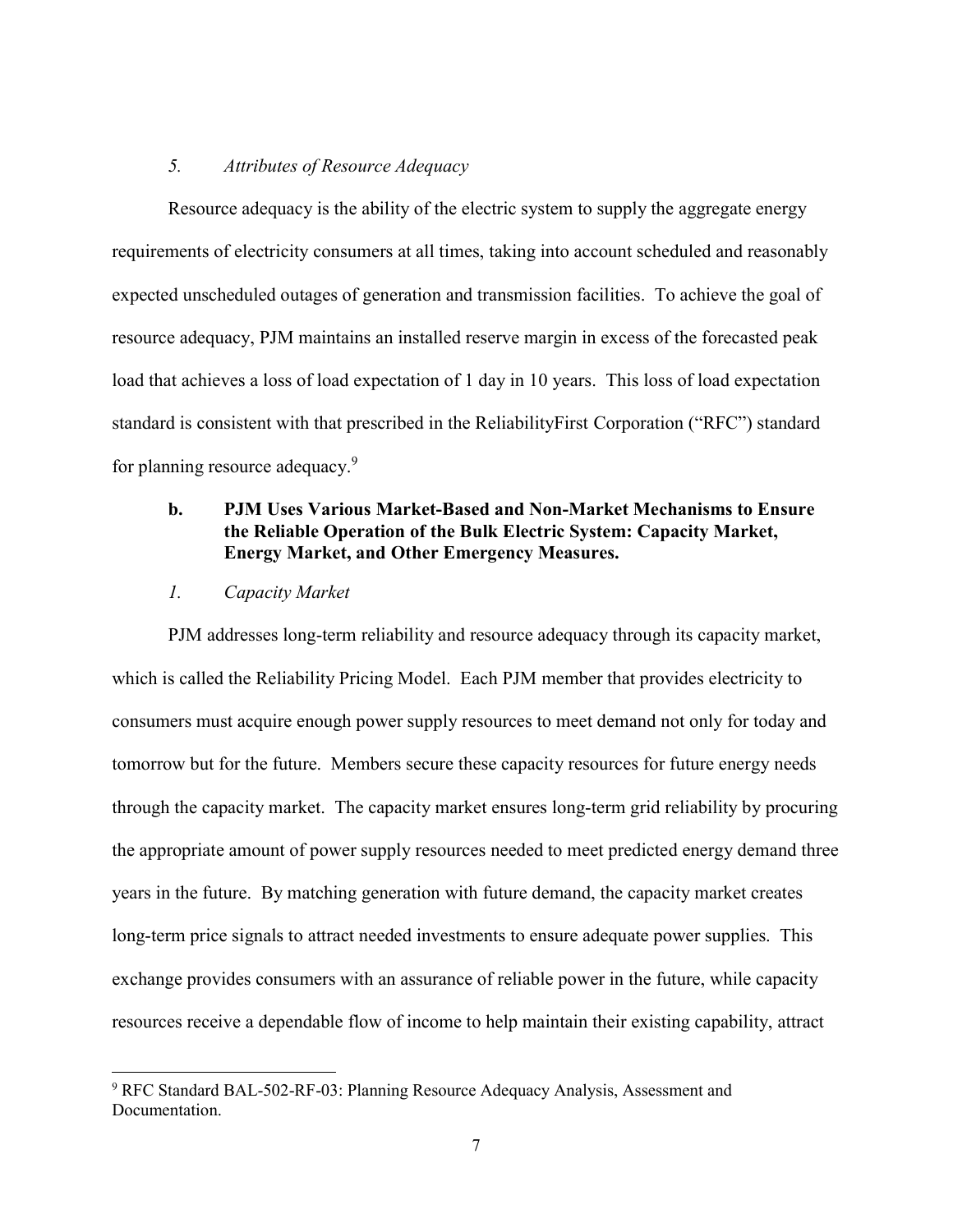investment in new resources, and encourage companies to develop new technologies and sources of electric power.

Load forecasting is an important part of maintaining the reliability of the bulk electric system. Forecasting helps PJM make decisions about how to plan and operate the bulk electric system in a reliable manner, and how to effectively administer competitive power markets. PJM members also can use forecasts to make informed decisions when participating in energy markets in the near term and about investing in new power plants and transmission facilities over the long term. Long-term forecasting occurs on an annual basis where PJM issues an updated forecast model and provides a 15-year load projection. The model indicates peak usage, net energy consumption, load management, and data on distributed solar generation and plug-in electric vehicles. The report is broken out into zones in addition to system-wide results. This long-term load forecast is a major input to the capacity market, which looks three years ahead to calculate the amount of capacity to be procured.

#### 2. Energy Market – Day-Ahead and Real-Time

The electricity generated and sent out onto the bulk electric power grid must match customer demand. This requires a constant balancing act achieved between PJM and generators and other energy suppliers. PJM's dispatchers monitor the grid 24 hours a day, seven days a week. Dispatchers see system conditions and predict what electricity will be needed on the grid over the next two hours. Every five minutes, PJM transmits a secure electronic signal to market operations center that then transmit the signal to generating plants, telling them how many megawatts of electricity to generate. Regardless of the best planning and monitoring, there will be times when current generation does not meet demand, but PJM dispatchers are prepared with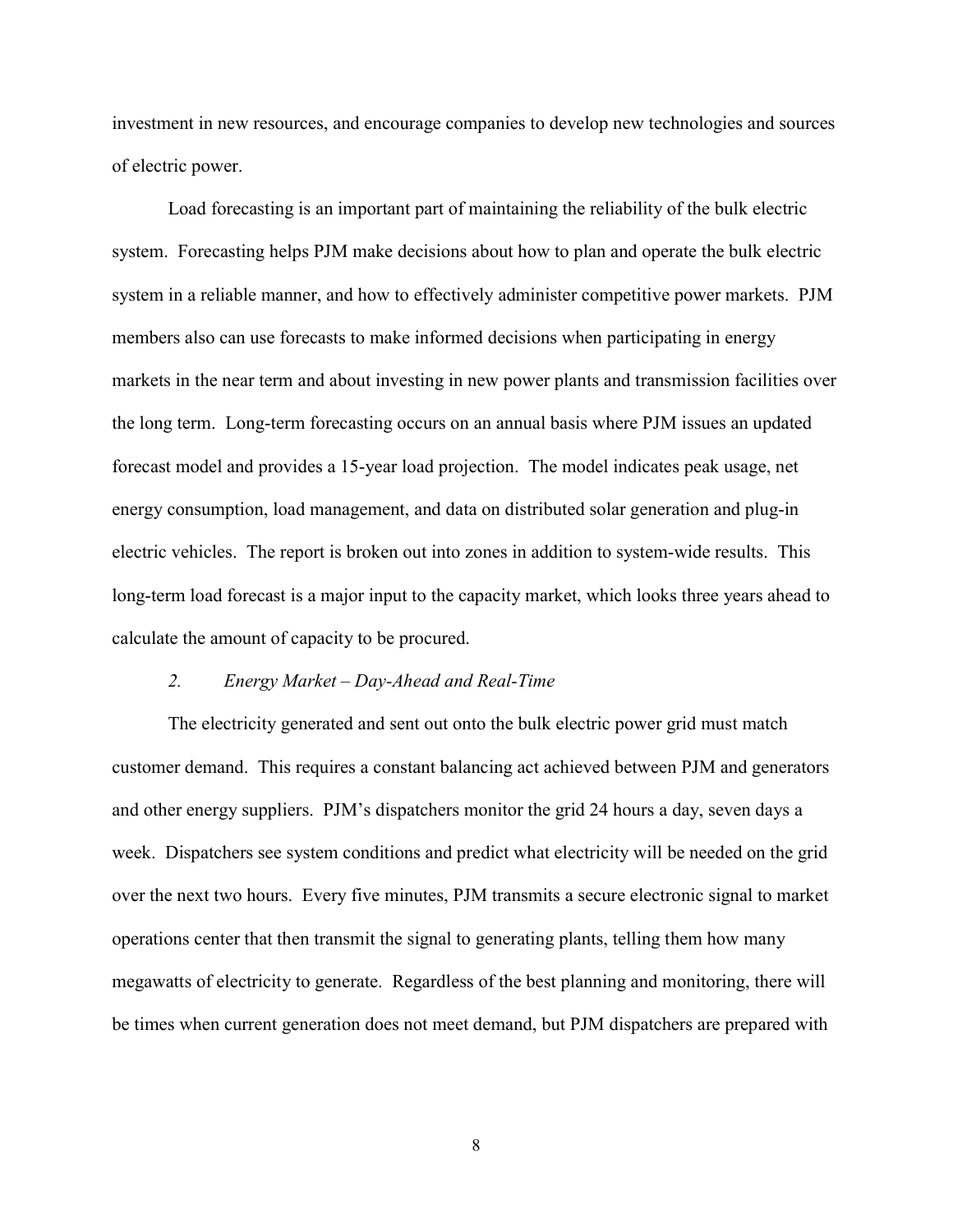energy reserves that can be called upon to fill the gap. PJM can ask generators to increase output or to begin generating.

The generation scheduling process begins a day ahead of when a generator is needed to run—this is called the Day-Ahead Market. The Day-Ahead Market is a forward-type market, which means that prices are set for energy that will be delivered in the future, in this case the next day. Hourly prices are calculated based on generator offers, bids from entities such as utility companies that need electricity, scheduled energy trades among PJM members and market-related financial transactions.

Load-serving entities bid in the amount of energy they would like to purchase, while generators submit offers of how much they are willing to supply and at what cost. PJM accepts offers from the lowest- to highest-priced generator until it meets the forecasted demand for electricity. PJM then clears (or chooses) the generators that have been chosen to run, and sends out an operating schedule for the following day. PJM's reliability engineers and dispatchers assess whether the cleared generators satisfy reliability requirements and the expected load forecast. Additional generators may be scheduled to meet demand.

PJM's Real-Time Market is a close relative of the Day-Ahead Market. The Real-Time Market is a spot market, meaning electricity is procured for immediate delivery. Electricity prices are calculated at five-minute intervals for more than 1,000 different pricing points based on actual grid operating conditions and are published on PJM's website. PJM continually follows fluctuations in generation, demand, and transmission, sending an electronic signal every five minutes to inform generators what their electricity output should be. If a generator is committed to run by PJM and follows dispatch instructions, it will be compensated. If a generator deviates from the signal instructions, it may be charged a penalty. Energy suppliers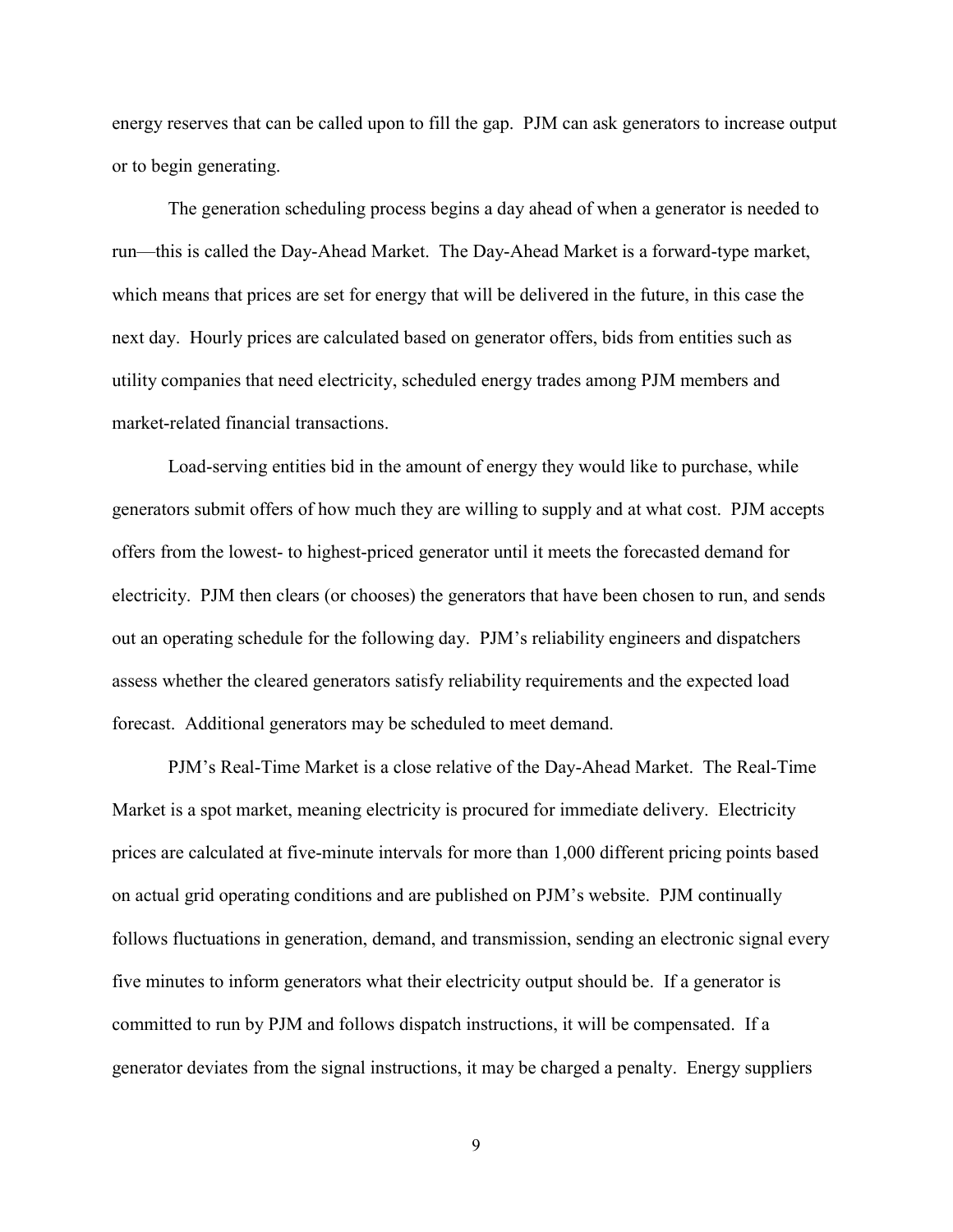are paid the day-ahead price for their scheduled output and the real-time price for any energy that exceeds the scheduled amount. Throughout this cycle, PJM, generators, and customers work together to balance electricity on the bulk electric system, enabling PJM to maintain a reliable grid at the lowest reasonable cost.

#### 3. Must-Run Generation

If a non-retiring generation resource participating in the energy market must be run to maintain the reliability of the bulk electric system in PJM's footprint, PJM may schedule and dispatch that resource to address that reliability risk. Such generation may be dispatched out of economic merit order, that is, outside of normal dispatch protocols that generally rely on leastcost generator offers. Must run generator offers are subject to price caps that rely on cost-based offers submitted by the generator. Cost-based offers may include the costs of emission allowances.

The treatment of generators that have notified PJM that they intend to deactivate (retire) is somewhat different. PJM has no authority to order generating plants to continue to operate. Rather, PJM's responsibility is to evaluate, through a deactivation analysis, the reliability impacts caused by the proposed deactivation and identify transmission solutions to ensure ongoing reliable transmission operations. PJM may request the generating unit to continue to operate beyond its desired deactivation date. If the generation owner agrees to continue to operate, the generation owner may file a proposed rate with FERC seeking full cost recovery associated with operating the unit until it may be deactivated.

#### 4. Emergency Operations

PJM has an emergency operations plan to sets forth how PJM will address various emergency and other unanticipated scenarios. PJM's emergency operations plan is set forth in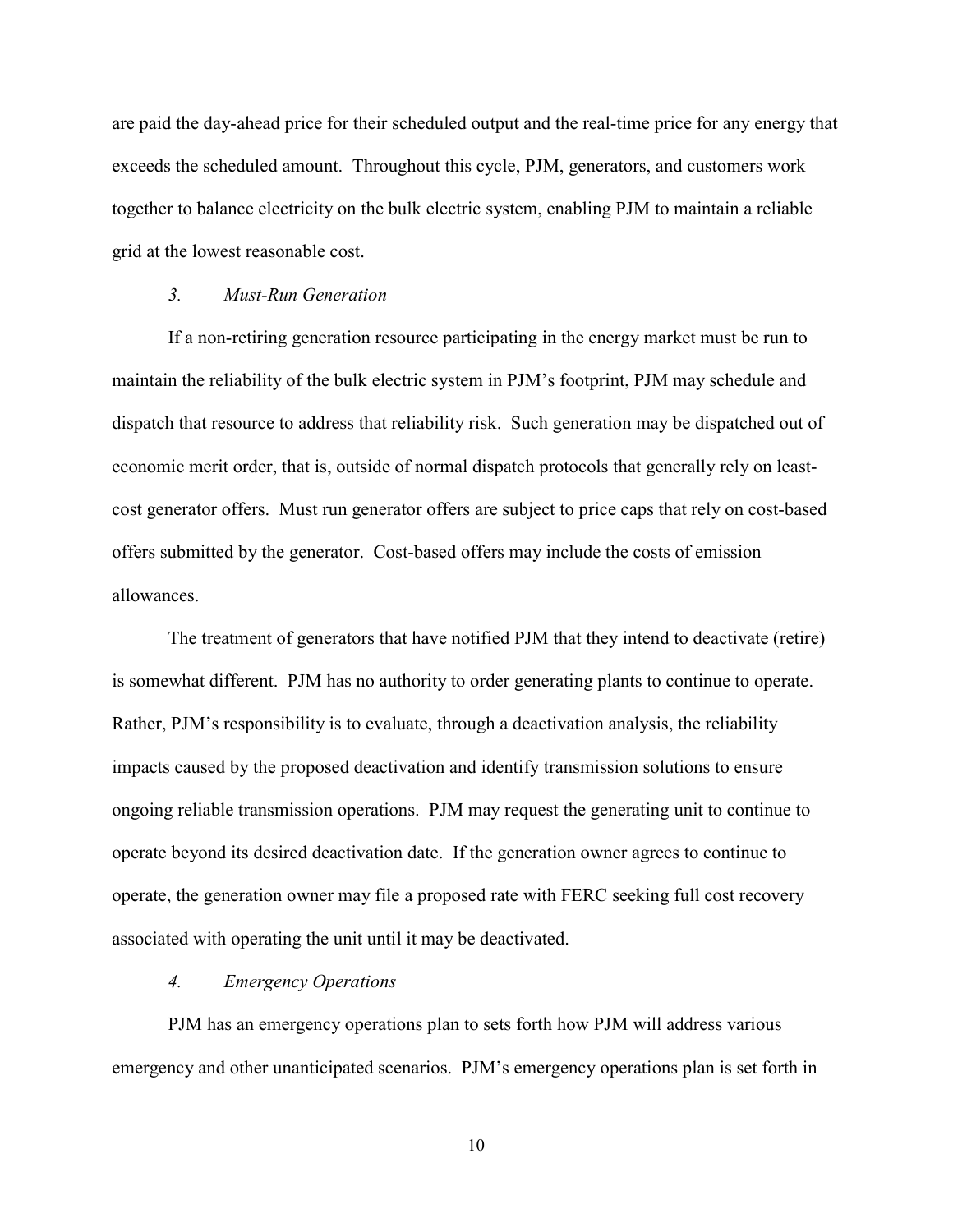PJM Manual 13,<sup>10</sup> which describes the steps PJM shall take to mitigate an operating emergency pursuant to NERC Reliability Standard EOP-011-1 (Emergency Operations).<sup>11</sup> EOP-011-1 requires an operating plan to include "[p]rocesses to prepare for and mitigate Emergencies." Accordingly, PJM uses four levels of emergency-related activities starting with advisory activities and progressing through alerts, warnings, and actions (Figure 1). Advisory activities are issued one or more days in advance of the anticipated event day and are to elevate awareness. Alerts are issued one or more days in advance of the anticipated event for the purpose of giving resources time to prepare. Warnings are issued in real-time ahead of the event. Actions are issued in real-time and require a particular response from PJM or its members.

| Figure 1 – Alert, Warning, and Action Types |                                                                   |  |
|---------------------------------------------|-------------------------------------------------------------------|--|
| Alerts                                      | Unit Startup Notification Alert                                   |  |
|                                             | Maximum Generation Emergency / Load Management Alert              |  |
|                                             | Primary Reserve Alert                                             |  |
|                                             | <b>Voltage Reduction Alert</b>                                    |  |
| Warnings                                    | Primary Reserve Warning                                           |  |
|                                             | Voltage Reduction Warning & Reduction of Non-Critical Plan Load   |  |
|                                             | Manual Load Dump Warning                                          |  |
| Actions                                     | Pre-Emergency Load Management Reductions                          |  |
|                                             | <b>Emergency Load Management Reductions</b>                       |  |
|                                             | <b>Maximum Generation Emergency</b>                               |  |
|                                             | <b>Emergency Voluntary Energy Only Demand Response Reductions</b> |  |
|                                             | Deploy All Resources Action                                       |  |
|                                             | Curtailment of Non-Essential Building Load & Voltage Reduction    |  |
|                                             | Manual Load Dump                                                  |  |

<sup>&</sup>lt;sup>10</sup> PJM Manual 13: Emergency Operations (Mar. 23, 2022), available at https://pjm.com/-/media/documents/manuals/m13.ashx.

<sup>&</sup>lt;sup>11</sup> North American Electric Reliability Corp., Reliability Standard EOP-011-1 Emergency Operations, available at https://www.nerc.com/pa/Stand/Pages/USRelStand.aspx.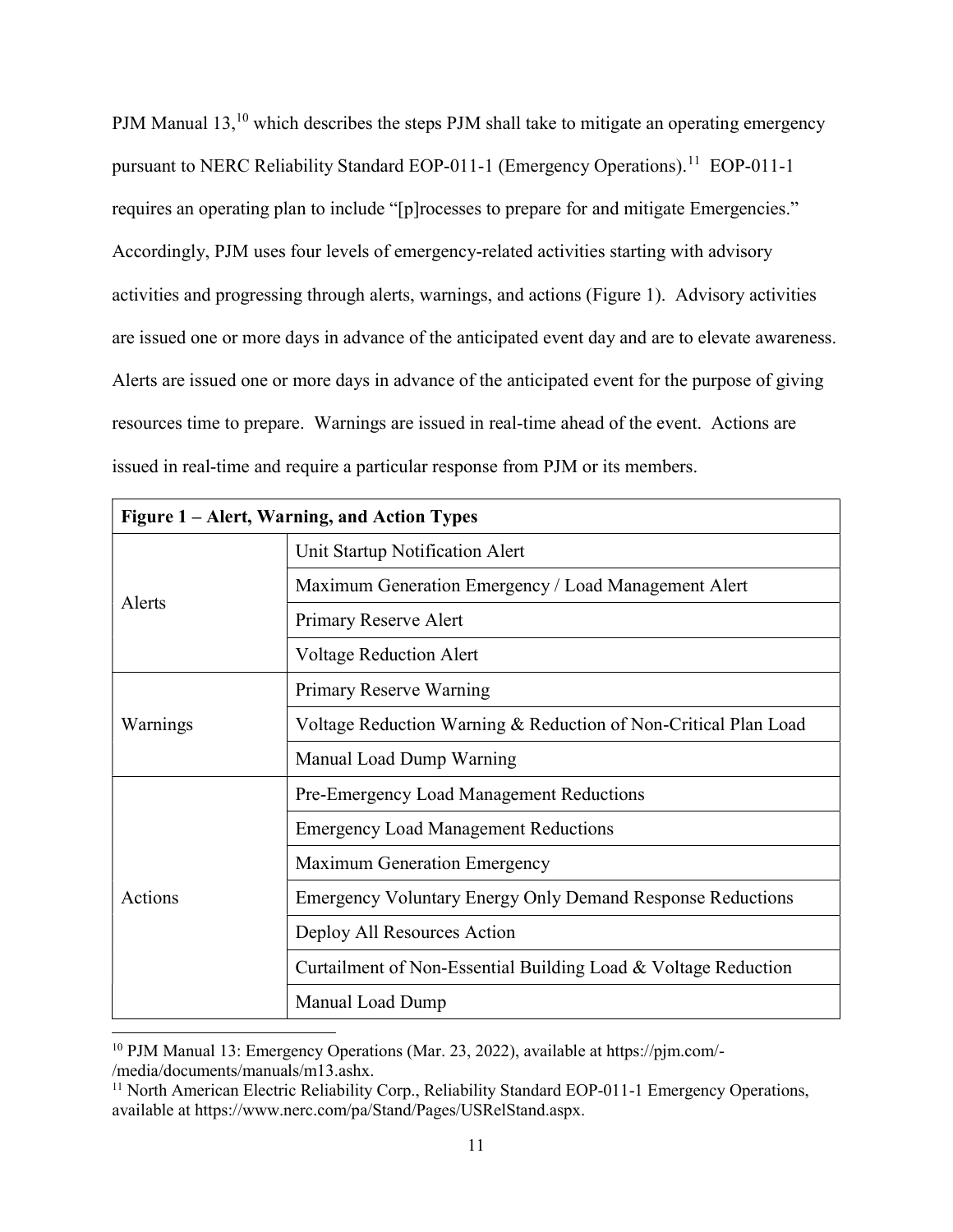### 5. Reliability Issues and Areas of Concern

Implementation of the Proposed Rule has the potential to pose distinct reliability challenges that must be addressed. First is maintaining resource adequacy. Resource adequacy, in general terms, is achieved when the megawatt capacity of the generators in a particular region exceeds the forecasted load for that region by a reserve margin including a reserve to address contingencies. Although PJM today has an adequate reserve margin, the region is not immune from the trends occurring elsewhere in the country that have driven premature retirement of fossil resources at the very time when such resources will be needed as a back-up given the intermittent nature of renewable resource output.<sup>12</sup> To that end, PJM has recently detailed in reports the increased strains on the system and the need for fossil generation, as one component, to provide needed back-up services as the number of renewables on our system vastly increases.<sup>13</sup>

One factor behind this trend is generator retirements which are driven by a host of economic factors including a generator owner's decision to invest in existing facilities to meet various emission standards (or to purchase emission allowances to allow a plant to operate). Other aspects include its competitive position in the energy market, which is affected by allowance and fuel prices, or a decision to end commercial operation. Replacement of retiring

 $\overline{a}$ 

<sup>&</sup>lt;sup>12</sup> For example, NERC's 2022 Summer Reliability Assessment identifies capacity shortfalls, tightening generation margins, and the potential for low wind conditions in parts of the US, including the Midcontinent Independent System Operator region to PJM's immediate west as well as in California and Texas. 2022 Summer Reliability Assessment, North American Electric Reliability Corp. at 4-5 (May 2022), available at:

https://www.nerc.com/pa/RAPA/ra/Reliability%20Assessments%20DL/NERC\_SRA\_2022.pdf. <sup>13</sup> Energy Transition in PJM: Emerging Characteristics of a Decarbonizing Grid, PJM Interconnection, L.L.C. at 5 (May 17, 2022), available at: https://pjm.com/-/media/library/reports-notices/specialreports/2022/20220517-energy-transition-in-pjm-emerging-characteristics-of-a-decarbonizing-grid-whitepaper-final.ashx; Energy Transition in PJM: Frameworks for Analysis, PJM Interconnection, L.L.C. Whitepaper at 2 (Dec. 15, 2021), available at: https://pjm.com/-/media/library/reports-notices/specialreports/2021/20211215-energy-transition-in-pjm-frameworks-for-analysis.ashx.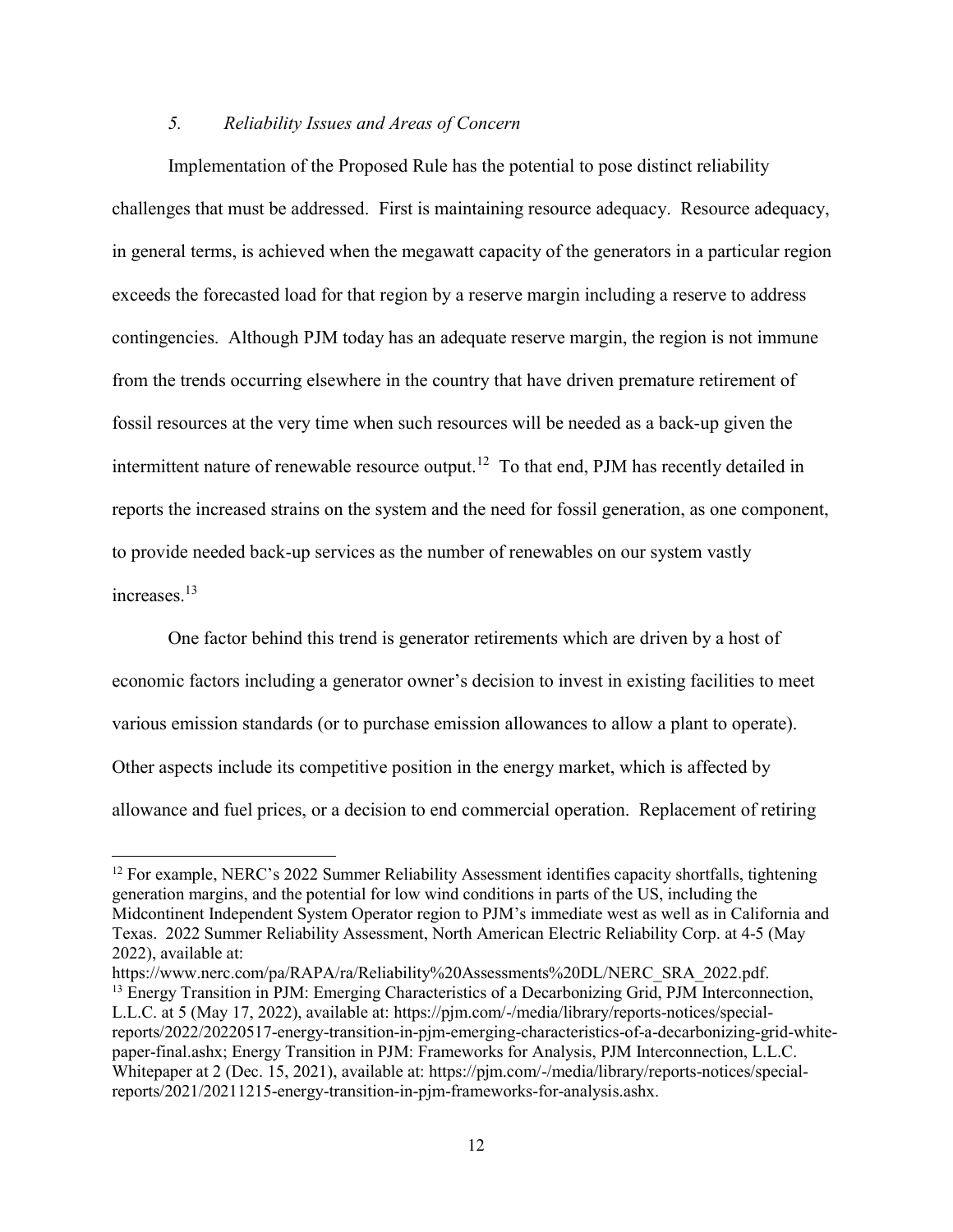generation facilities will take time. Obtaining the required regulatory approvals to construct new generation and especially any needed transmission facilities to connect that generation to the grid can be an extended process.

Second, while PJM is seeing certain shifts in its respective generation portfolio through the addition of renewable generation and inverter-based resources, thermal generators continue to provide essential reliability attributes and services. PJM's own analysis of this shift indicates that under today's generation portfolio, thermal generators supply the bulk of the essential reliability attributes needed to support the grid, which include inertia, frequency response, reactive capability, fuel assurance, and black start.<sup>14</sup> These essential reliability attributes will be needed for the foreseeable future.

The remaining sections contain a series of proposed rule modifications and factors for the EPA's consideration that can help address the reliability issues that could arise based on the present configuration of the rule.

# c. Any Future Final Rule Should Include the Opportunity for the RTO/ISO (or the Balancing Authority in non-RTO Regions) to Request Creation of a Dedicated Bank of Regional Reliability Allowances that Would be Available to Generators on a Seasonal Basis

PJM ensures that it has a sufficient amount of generation capacity for purposes of meeting resource adequacy requirements by operating a forward-looking capacity market.<sup>15</sup> The RPM "promotes reliability through competitive auctions that secure capacity resources to meet system reliability three years in advance. The auctions allow both new and existing resources to participate, and provide forward price signals that support the efficient entry and exit of

 $14$  See Energy Transition in PJM: Frameworks for Analysis at 2.

<sup>&</sup>lt;sup>15</sup> Not all ISO/RTO regions operate a forward-looking capacity market. Rather, they may rely on other means to meet resource adequacy requirements. Regardless of how resource adequacy requirements are met in a particular region, the reliability allowance bank proposed here would mitigate risks associated with the implementation of any future final rule.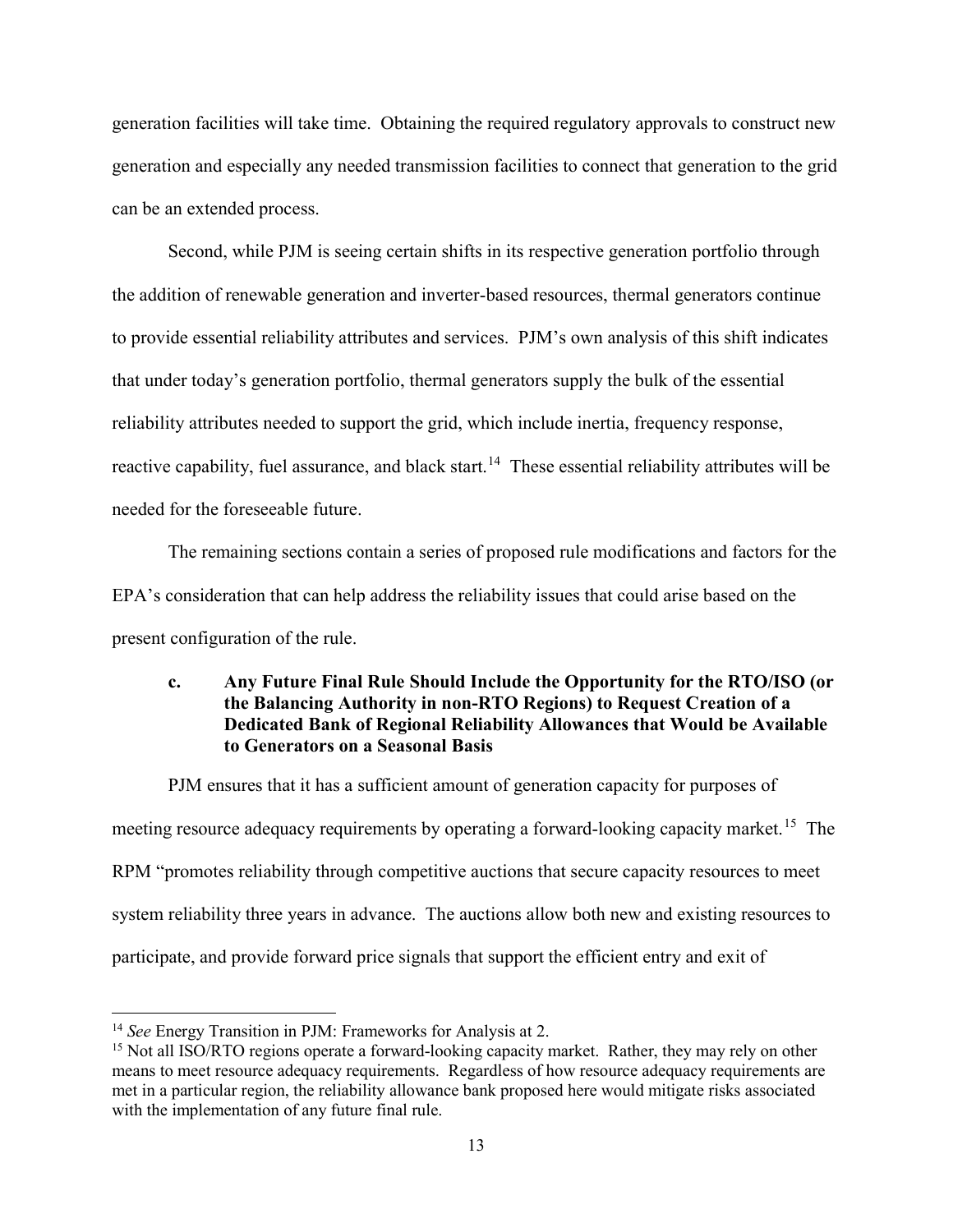resources on the system."<sup>16</sup> The benefits of the forward-looking RPM structure are that it offers financial assurances to generation developers as they make their investment decisions, and it also allows developers time to obtain the required regulatory approvals and construct the unit.

The concurrent risk, however, is that units may choose to retire (deactivate) or be unable to operate due to an emissions-related operational limitation. While the Proposed Rule does make available certain quantities of allowances so that units may operate, it is difficult to know whether those allowances will be sufficient to ensure system reliability. The size of the allowance bank is impacted by EPA's determination of the level of emissions which would meet the rule's goal. However, the size of the allowance bank (as well as reductions to that bank as a result of the workings of the dynamic budgeting process) also impacts a unit's availability to meet the reliability needs of the system. As a result, the two have a symbiotic relationship.

 One approach is to maintain reliability through an adequate supply of allowances and mechanisms to ensure the liquidity of the allowance market at reasonable prices.

 In normal periods, just as with the original SO2 trading rule, the allowance bank should be both liquid and available to meet the reliability needs of the system. However, implementation of the Proposed Rule triggers additional uncertainty (and reliability challenges) as to whether that favorable result from the SO2 allowance program will duplicate itself with this program. For one, the budgets in question are developed on a state by state basis and subject to dynamic budgeting. By contrast, reserve margins are determined by PJM on a regional basis taking into account local transmission constraints so as to avoid one state or sub-region 'leaning on' the rest of the region. Second, the PJM region and the nation as a whole has seen extreme

<sup>16</sup> Reliability in PJM at 9-10; PJM's capacity market, called the Reliability Pricing Model, "ensures longterm grid reliability by procuring the appropriate amount of power supply resources needed to meet predicted energy demand three years in the future." https://learn.pjm.com/three-priorities/buying-andselling-energy/capacity-markets.aspx.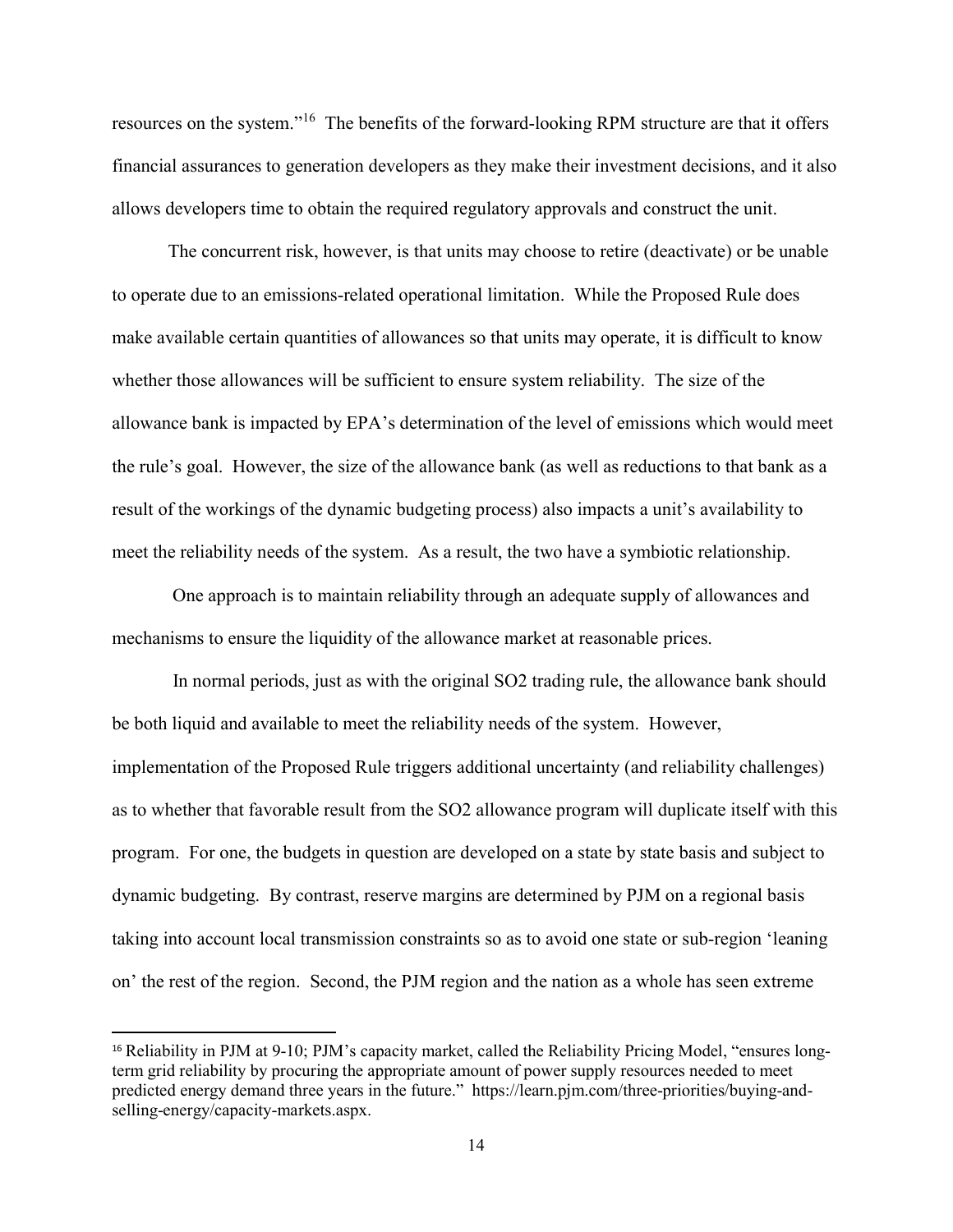weather conditions that have brought into question strict reliance on past experience to forecast future reliability needs.<sup>17</sup> And third, the fleet is rapidly being populated with renewable resources (Figure 2) which, due to their intermittent nature, have a discounted capacity value.





As of Dec. 31, 2021

 $\overline{a}$ 

For these reasons, PJM recommends creation of a seasonal 'reliability safety valve' allowance bank as described in this section, in addition to the availability of waivers from the rule to deal with short term extreme circumstances as described in the next section.

 Although PJM procures capacity three years forward, the allowance market operates on a far more short term basis. To ensure that the availability of allowances does not become a block to resources providing energy at reasonable cost throughout the summer season and being available to support a unit's running when PJM calls an emergency, PJM suggests that the future final rule make provision for the addition of a dedicated bank of reliability allowances specific to

<sup>&</sup>lt;sup>17</sup> The February 2021 Cold Weather Outages in Texas and the South Central United States, FERC, NERC and Regional Entity Staff Report (Nov. 16, 2021) at 47, available at: https://ferc.gov/media/february-2021-cold-weather-outages-texas-and-south-central-united-states-ferc-nerc-and.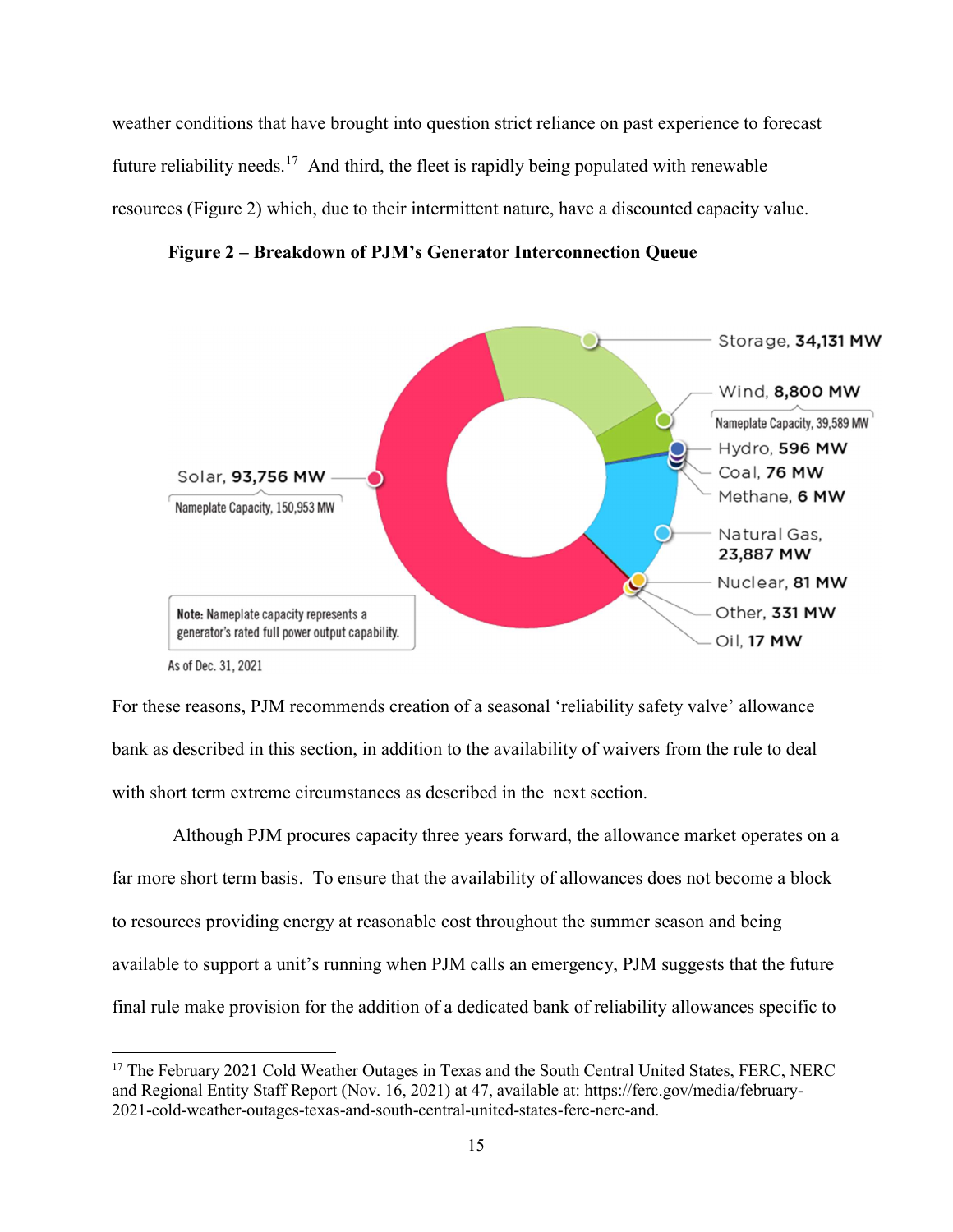each region that would be available to generators should the RTO/ISO (or balancing authority in non-RTO regions) project a potential shortfall in reserves in a given region over the summer season coupled with insufficient availability of allowances to sustain unit operation through the summer season. In short, access to these 'regional reliability allowances' to supplement allowances that units would otherwise bring to the table, would only be triggered if the RTO/ISO, working with EPA, projects, based on transparent modeling before the start of the summer season that:

- a. The availability and cost of allowances available on the market may not be sufficient to sustain units that will be needed throughout the summer season and particularly when called upon by the RTO in emergencies;
- b. The price of allowances and the lack of liquidity would make it difficult for units to purchase sufficient allowances at reasonable cost to ensure reliable operations through the summer period; and
- c. In areas of the system where there is limited import capability, the allowances otherwise available to units within the constrained area are insufficient to sustain reliable operations during the summer season.

The framework of this bank could consist of the following (with additional detail to be added during rule development):

- Availability of Reliability Allowances reliability allowances may be used within that region and only during the ozone season of May 1 through September 30.
- Access to the Bank The RTO/ISO or balancing authority,  $18$  working with EPA, would model the availability of allowances based on the above considerations prior to entering into the summer season. Based on that analysis, if deemed necessary, the RTO/ISO or

 $18$  A Balancing Authority is the "responsible entity that integrates resource plans ahead of time, maintains Demand and resource balance within a Balancing Authority Area, and supports interconnection frequency in real time." Glossary of Terms, North American Electric Reliability Corp., available at: https://www.nerc.com/pa/Stand/Glossary%20of%20Terms/Glossary\_of\_Terms.pdf.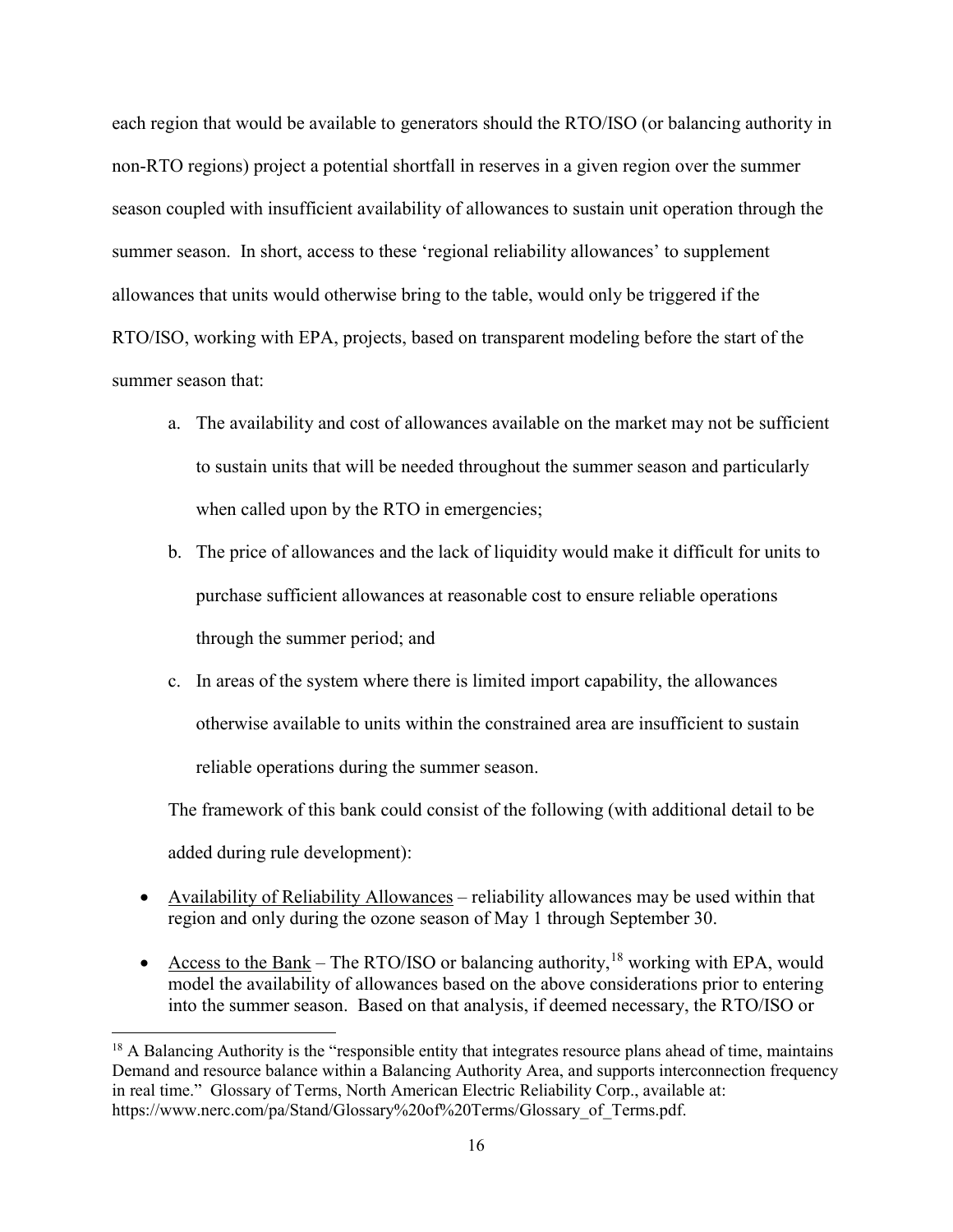balancing authority could petition for creation of a discrete bank of regional reliability allowances to ensure reliable operations through the summer period. The request must document the nature of the forecasted reliability or tight resource adequacy condition that could require units to be available to run but may not be able to do so due to an emission limitation and lack of a reasonably priced liquid allowance market going into the summer season.

- Forecasted Reliability Condition the forecasted reliability condition would be identified through the established resource adequacy, planning, and reliability practices in use by the relevant responsible entity such as the ISO/RTO or in non-RTO regions, the balancing authority.
- Quantity the quantity of reliability allowances available in the bank would be based on the forecasted reliability condition, the expected operation of generating unit(s) and forecasts of demand response availability during the summer season, the availability of other allowances pursuant to the rule. The recommended quantity of these regional reliability allowances would be coordinated with EPA to ensure consistency with the objectives of the final rule.
- Pricing generators would purchase reliability allowances, which would be priced using an auction mechanism. Although these allowances would be available for use strictly in the region, the auction could be administered using the present institutions administering auctions and allowance trading programs.
- Triggering Mechanism the regional reliability allowances represent a supplement not a replacement for emission allowances otherwise allotted under the rule. Their creation in a given season is not guaranteed–if there are no projected shortfalls in allowances given the RTO's/ISO's projection of summer demand and the market is sufficiently liquid at a reasonable allowance price, no regional reliability allowances would be created. On the other hand the RTOs/ISOs regional summer demand forecast, coupled with an analysis of regional reserve margins, allowance availability and cost, would all be factors that could trigger the creation of this regional reliability allowance supplemental bank at the beginning of the summer season. This bank of regional reliability allowances would be made available at the start of the summer season. Because their use would be restricted to only that region and only for the immediate upcoming summer season, they would truly represent a 'last resort' bank of allowances as opposed to a substitute for the allowances otherwise made available under the Proposed Rule.
- Unit Reporting a unit's use of reliability allowances shall be reported on a monthly basis.
- Unused Reliability Allowances unused reliability allowances may not be traded or sold and are invalid at the end of the applicable ozone season with no refunds for purchased reliability allowances. This would prevent this special bank of regional reliability allowances simply becoming a substitute for the general bank of allowances.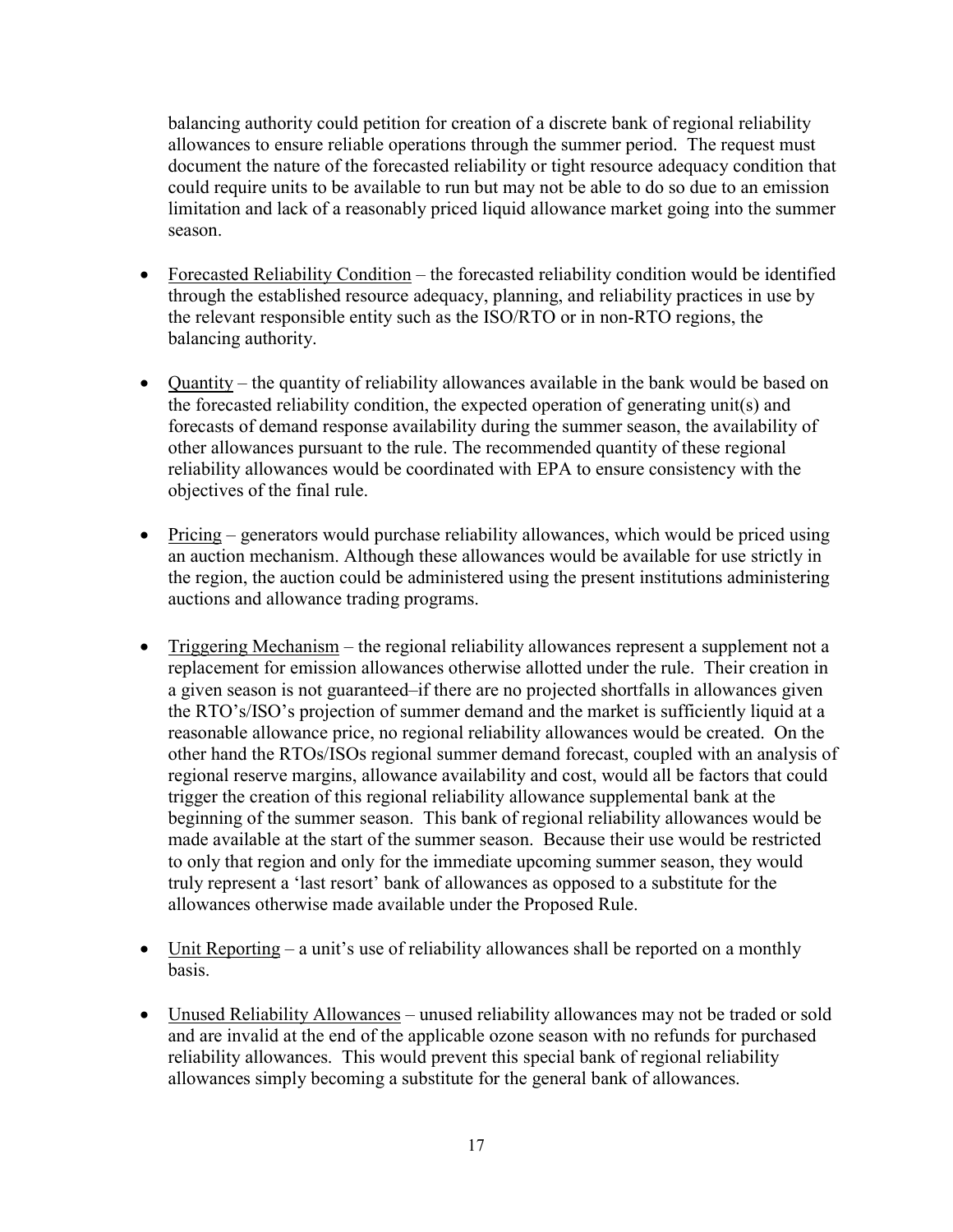- Recovery of the Cost of Reliability Allowances Recovery of the costs of allowances would track the recovery of other allowances such as NOx and SO2 allowances. In market regions, they would be includable in cost-based energy market offers.
- Disposition of the Proceeds of Purchased Allowances As end-use customers will see higher energy prices in the region due to the CSAPR rule, the proceeds of the allowances could be rebated to customers. Today certain out-of-market costs are uplifted to customers. In the same way, these proceeds could be a credit to customers using existing uplift mechanisms.
- Priority Over the Short-Term  $RSV ISOs/RTOs$ , reliability coordinators, planning authorities, and units shall use reasonable efforts to prioritize the use of reliability allowances over reliance on the short-term RSV described below to promote effective resource adequacy planning in conjunction with the obligations set forth in a final rule.

# d. In Addition, Any Future Final Rule Should Include a Short-Term "Reliability Safety Valve" to Support the Short-Term Reliable Operation of the Bulk Electric System

In addition to the seasonal reliability allowance bank proposed above, PJM strongly supports including a short-term "Reliability Safety Valve" in a future final rule to support the reliable operation of the bulk electric system. To be clear, the Short-Term RSV would not be a blanket exemption from compliance. Rather, it represents a process that would be available to address reliability issues based on short-term declared system emergency conditions that might arise during the implementation of a future final rule. These emergency situations are virtually by definition measured in hours not days. If the RTO/ISO or balancing authority in non-RTO regions identifies a reliability-based need to run one or more generating units during a defined emergency condition as described below then the Short-Term RSV would allow the affected units to operate for the hours during which the emergency is in effect beyond the rule's operational constraints without having to expend their bank of available allowances.

Use of this feature would be constrained to periods when PJM has declared a reliability emergency consistent with its governing rules and emergency protocols as set forth in PJM Manual 13. PJM is requesting that the Short-Term RSV become available with the following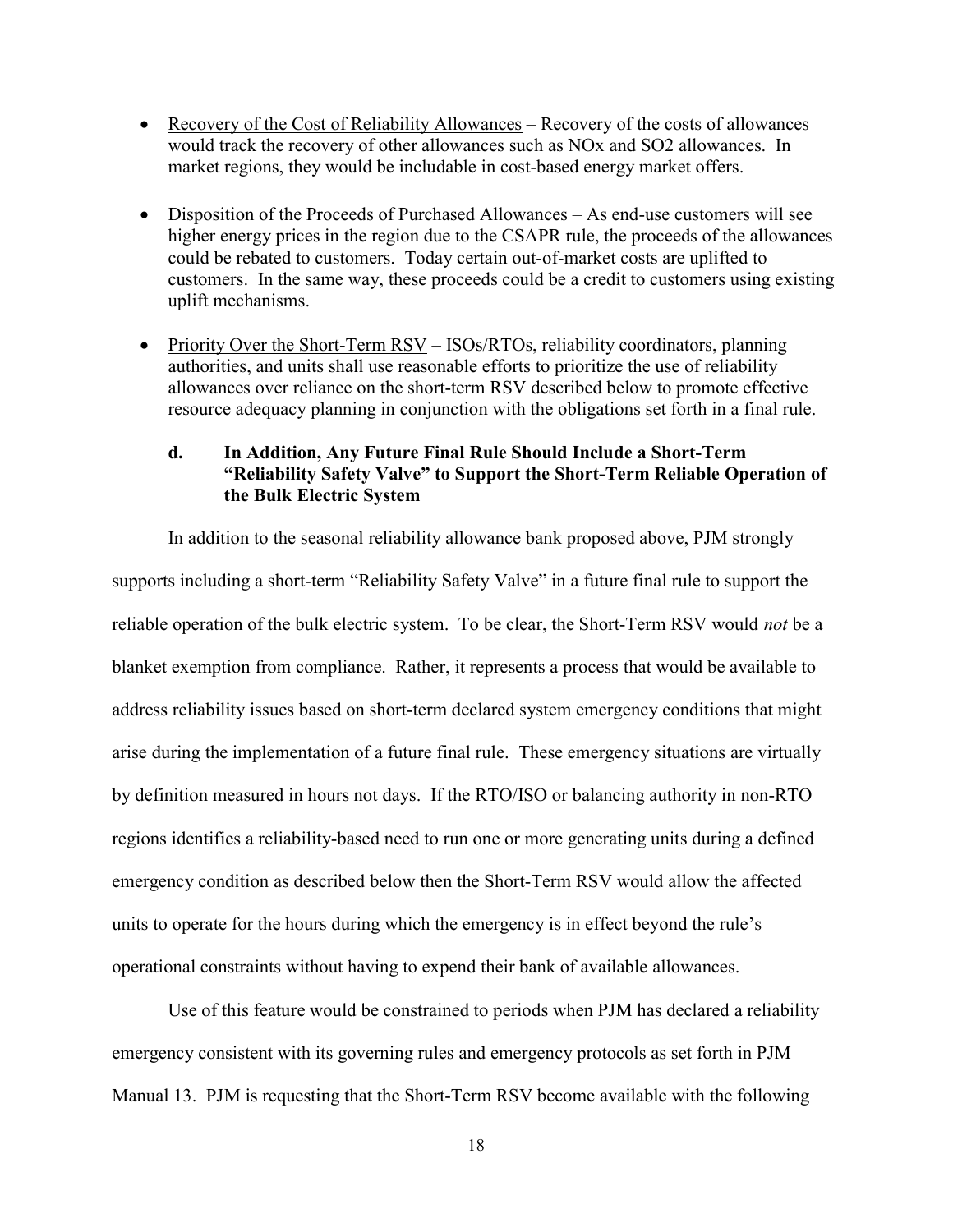alerts, warnings, and actions in order to effectively manage system reliability by enabling timely preparation and operation of required resources. Triggering the Short-Term RSV at the alert stage is consistent with PJM emergency procedures, and in certain instances, will allow emergency actions to be avoided, providing greater reliability and potentially averting unnecessary operation of resources. Within the laddered framework, the Short-Term RSV would likely be associated with the following alerts, warnings and actions (Figure 3):

| Figure 3 – Short-Term RSV Associated Alerts, Warnings, and Actions (with<br>corresponding Manual 13 reference) |               |  |
|----------------------------------------------------------------------------------------------------------------|---------------|--|
| Deploy All Resources Action                                                                                    | $M13$ page 38 |  |
| <b>Emergency Load Management Reduction Action</b>                                                              | $M13$ page 30 |  |
| Manual Load Dump Action                                                                                        | $M13$ page 41 |  |
| Manual Load Dump Warning                                                                                       | $M13$ page 39 |  |
| Maximum Generation Emergency Action                                                                            | $M13$ page 33 |  |
| Maximum Generation Emergency / Load Management Alert                                                           | $M13$ page 87 |  |
| Pre-Emergency Load Management Reduction Action                                                                 | $M13$ page 89 |  |
| <b>Voltage Reduction Action</b>                                                                                | $M13$ page 99 |  |
| <b>Voltage Reduction Alert</b>                                                                                 | $M13$ page 88 |  |
| Voltage Reduction Warning and Reduction of Non-Critical Plant<br>Load                                          | $M13$ page 96 |  |

These alerts, warnings and actions are used to maintain system reliability. In the past 10 years, PJM has issued the above associated group of alerts, warnings and actions infrequently, as the following list (Figure 4) suggests:

| Figure 4 – Alert, Warning, and Action Events |                                             |
|----------------------------------------------|---------------------------------------------|
| 2011                                         | 8 events for a period of $\omega$ 106 hours |
| 2012                                         | 2 events for a period of $\omega$ 25 hours  |
| 2013                                         | 3 events for a period of $\omega$ 67 hours  |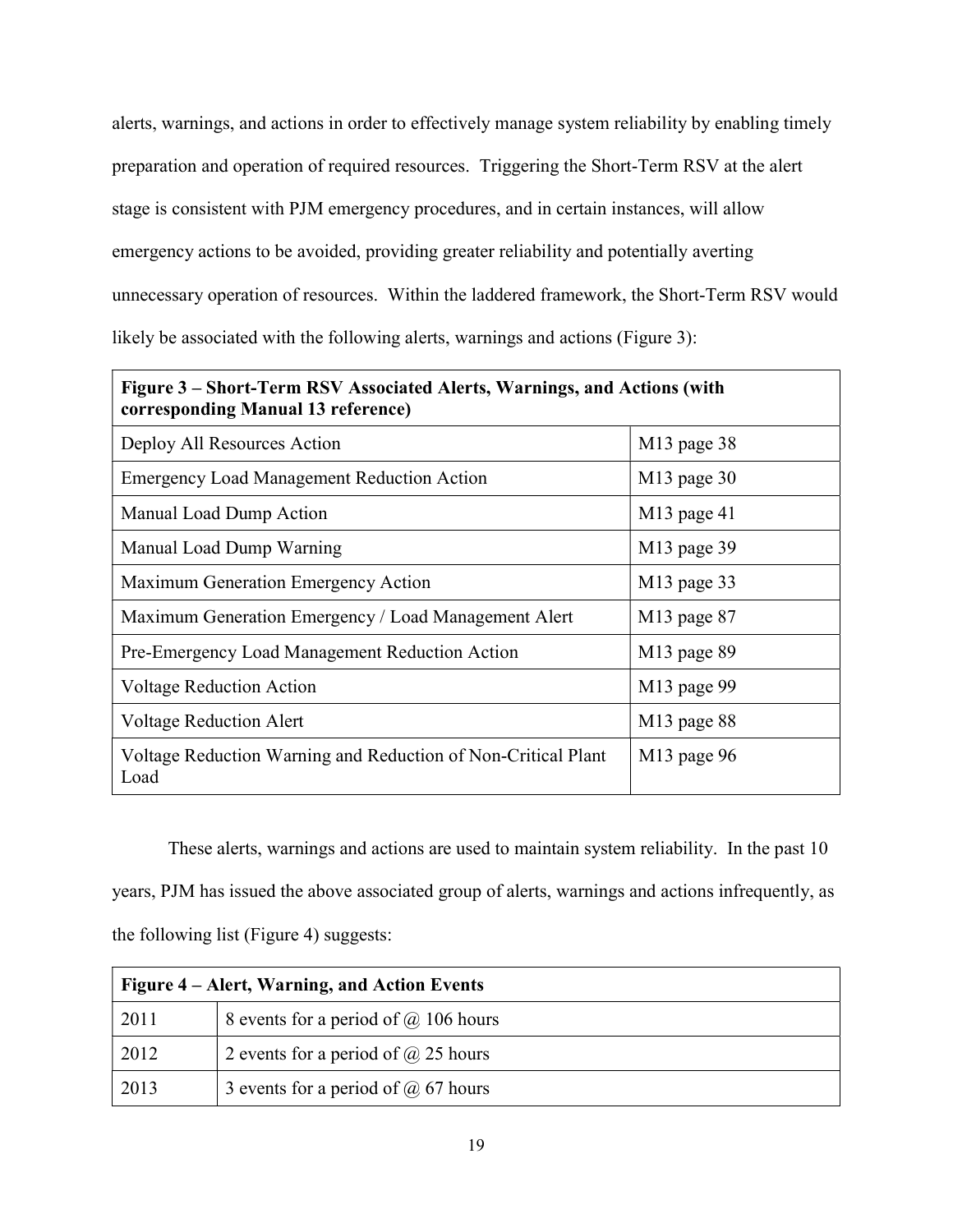| 2014 | 9 events for a period of $\omega$ 161 hours |
|------|---------------------------------------------|
| 2015 | 4 events for a period of $\omega$ 15 hours  |
| 2019 | 1 event for a period of $\omega$ 29 hours   |
| 2022 | 1 event for a period of $\omega$ 36 hours   |

These actions have been developed in accordance with NERC standards and good utility practice, and are applied and posted in a transparent manner to ensure all stakeholders are informed.<sup>19</sup>

The proposed Short-Term RSV is an established concept. The EPA recognized the importance of the RSV by incorporating it into its Clean Power Plan final rule. On electric system reliability, the EPA stated that it was including implementation flexibility and the RSV in the final rule to "reflect the paramount importance of ensuring electric system reliability."<sup>20</sup> The Clean Power Plan's RSV included provisions addressing duration, triggering criteria, notification requirements, suspension of rule obligations, and long-term planning.<sup>21</sup> PJM considers these elements to be a reasonable starting framework for an RSV and encourage the EPA to include this in any future final rule.

Additionally, this feature is important because without it, PJM's only recourse to direct a unit to run that cannot due to an emissions-based limitation would be to seek relief pursuant to Section 202(c) of the Federal Power Act.<sup>22</sup> This extraordinary form of relief triggers a multiagency process (e.g., Department of Energy, Federal Energy Regulatory Commission, EPA, and state-level public utility commissions) that could be more efficiently addressed (and

<sup>&</sup>lt;sup>19</sup> PJM posts and maintains a searchable record of the use of its emergency procedures on its website, available at: https://emergencyprocedures.pjm.com/ep/pages/dashboard.jsf.

<sup>20</sup> Clean Power Plan, 80 Fed. Reg. 64,662, 64,671.

<sup>21</sup> Clean Power Plan, 80 Fed. Reg. 64,662, 64,877-79.

 $22$  16 U.S.C. § 824a(c).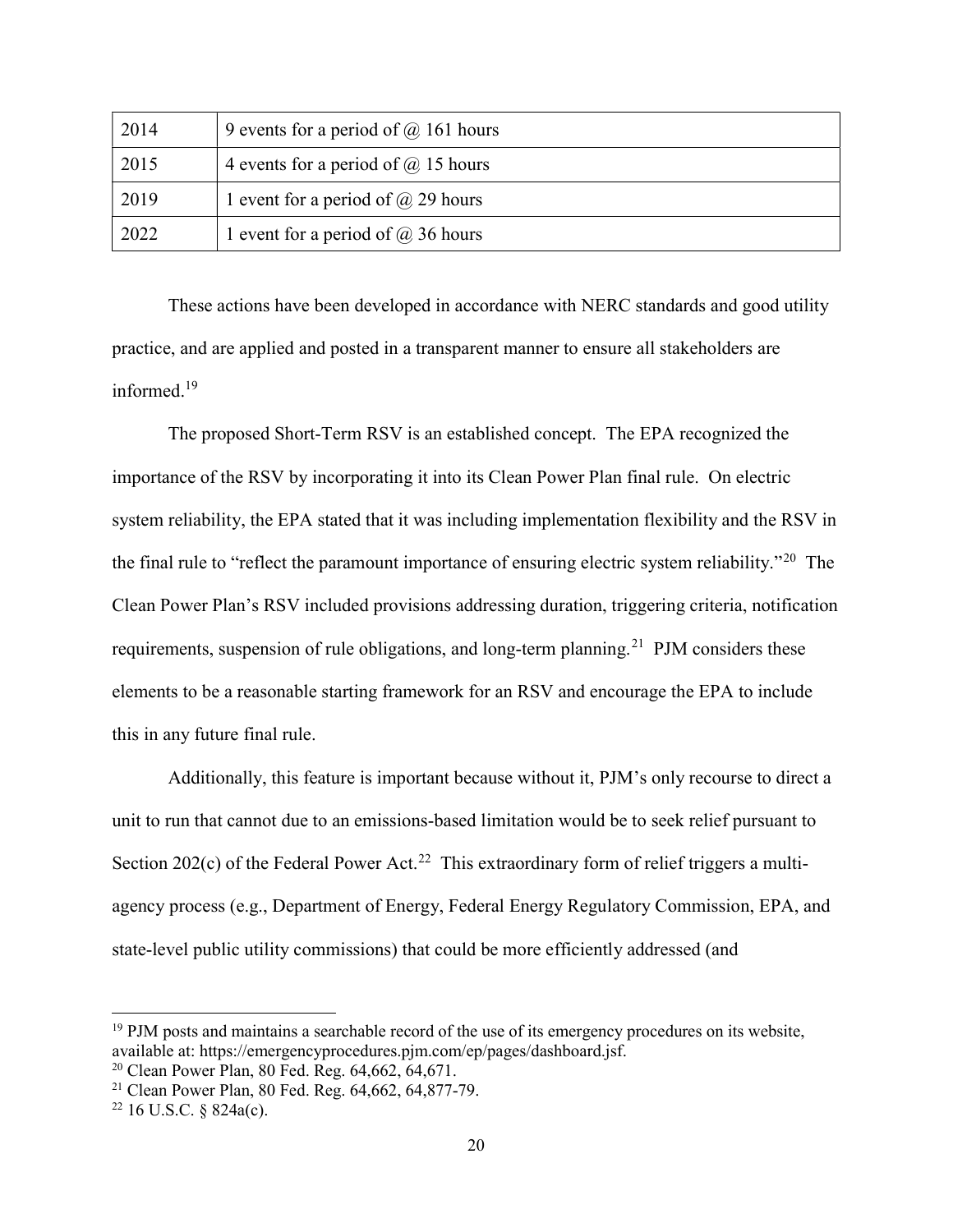appropriately constrained) by a final rule if the EPA includes the Short-Term RSV. The Short-Term RSV outlined herein would not substitute for use of the Section 202(c) authority, but instead would provide a rational pre-defined and limited interim step, embedded in the future final rule, that would allow for short-term relief as opposed to the longer-in-duration requests (up to 90 days) that are envisioned under the DOE Secretary's Section 202(c) authority.

### e. PJM Urges Reconsideration of the use of Dynamic Budgeting Because it is an Unnecessary Burden and Increases Uncertainty

The dynamic budget calculations set forth in the Proposed Rule for the 2025 and 2026 control periods rely on a complex formula that can vary from state to state and, consequently, region to region. This introduces uncertainty into the PJM planning process and increases reliability challenges. The reliability concern that PJM has identified is that resource adequacy planning is only effective if the data inputs are accurate, reliable, and known sufficiently in advance to allow impacted entities to take the appropriate action. Dynamic budgeting adds a level of complexity and uncertainty that could detract from resource adequacy planning effectiveness. For regions like PJM with forward-looking capacity markets, which looks three years ahead, knowing with a reasonable level of certainty emission obligations and operational constraints is key.

The Proposed Rule states that the "EPA will issue by ministerial action these dynamic budget quantifications approximately 1 year before the relevant control period."<sup>23</sup> The Proposed Rule further states that, for example, "starting in early 2024, the EPA would take the most recent 2023 ozone season data, calculate 2025 state emissions budgets using the methodology below and update" the state budgets. The Proposed Rule explains that by March 1 of 2024 the EPA

<sup>23</sup> Proposed Rule, 87 Fed. Reg. 20,036, 20,117.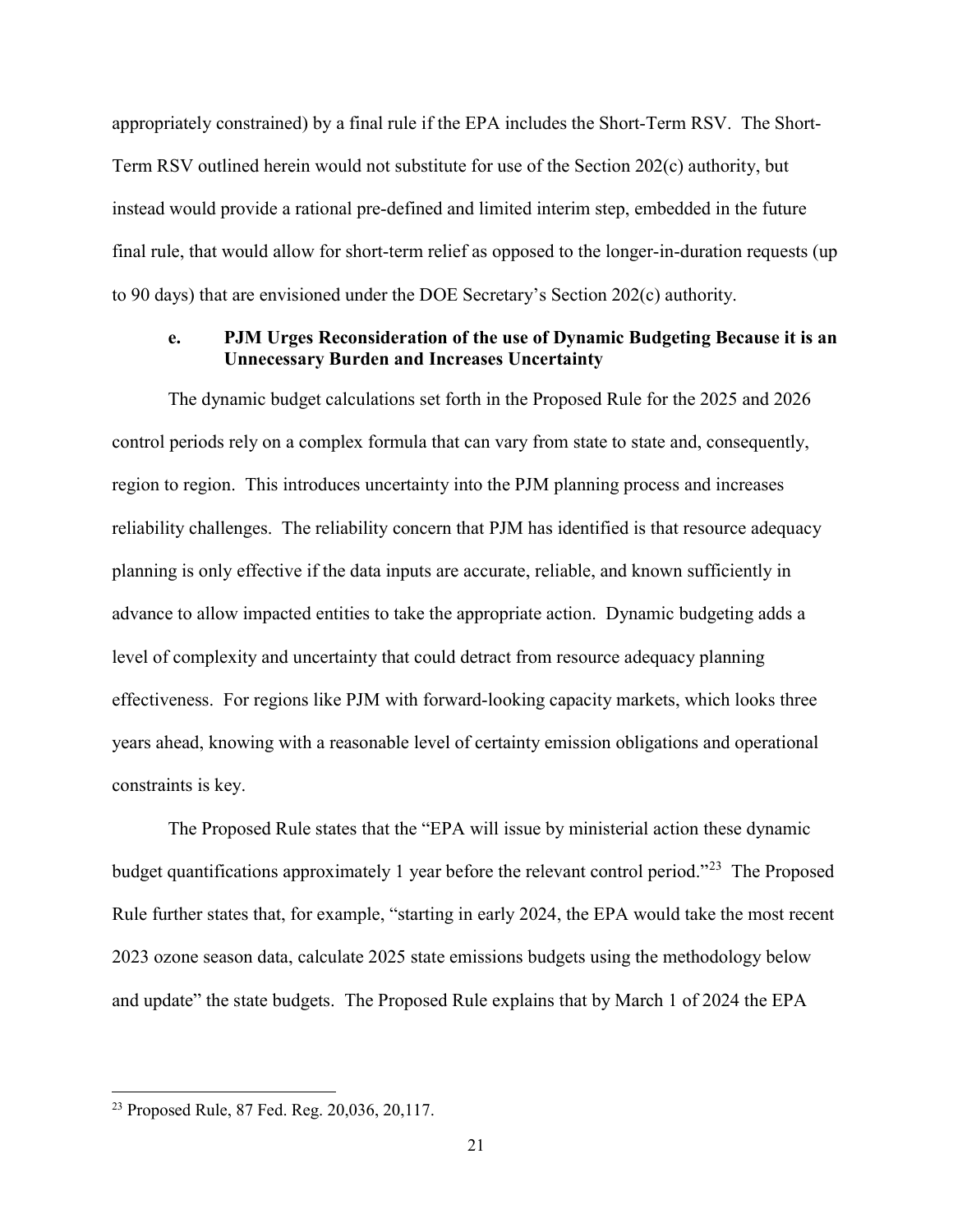will issue the 2025 budgets, followed by a 30-day comment period, with final budgets issued by May 1.

PJM believes that dynamic budgeting introduces reliability risks caused by the late availability of data that is critical to resource adequacy planning both near-term and in future years. The deadlines and timeframes described in the Proposed Rule are out of synch with PJM's own three year forward procurement of capacity. ISOs/RTOs, reliability coordinators, planning authorities, and affected units need this data for resource adequacy planning and to understand whether their units will be operational when needed to meet demand. The earlier that these entities have the relevant data, the more effective the planning process will be.

The overly-aggressive timing of the dynamic process renders it a poor companion to bulk electric system reliability. Accordingly, PJM urges reconsideration of the use of dynamic budgeting in any final rule.

# f. Costs Associated with Emission Allowances May Result in Higher Costs to **Customers**

 At a time of rising energy costs, the proposed rule and particularly some of its add-on features such as dynamic budgeting will only add to the strain that customers are already feeling. Although certain judicial decisions may appear to limit EPA's ultimate deadline for instituting a rule, there remains considerable flexibility in EPA's design of key components and the timing of when those components are implemented. As reserve margins shrink across the country and fuel costs rise, PJM urges the EPA to use its discretion to balance its requirements under the rule with avoiding rate shock to customers. PJM, which administers the wholesale market for electricity in a region serving 61 million customers, stands ready as a resource to EPA to help model potential cost impacts in the PJM region from various iterations and options in rule design.